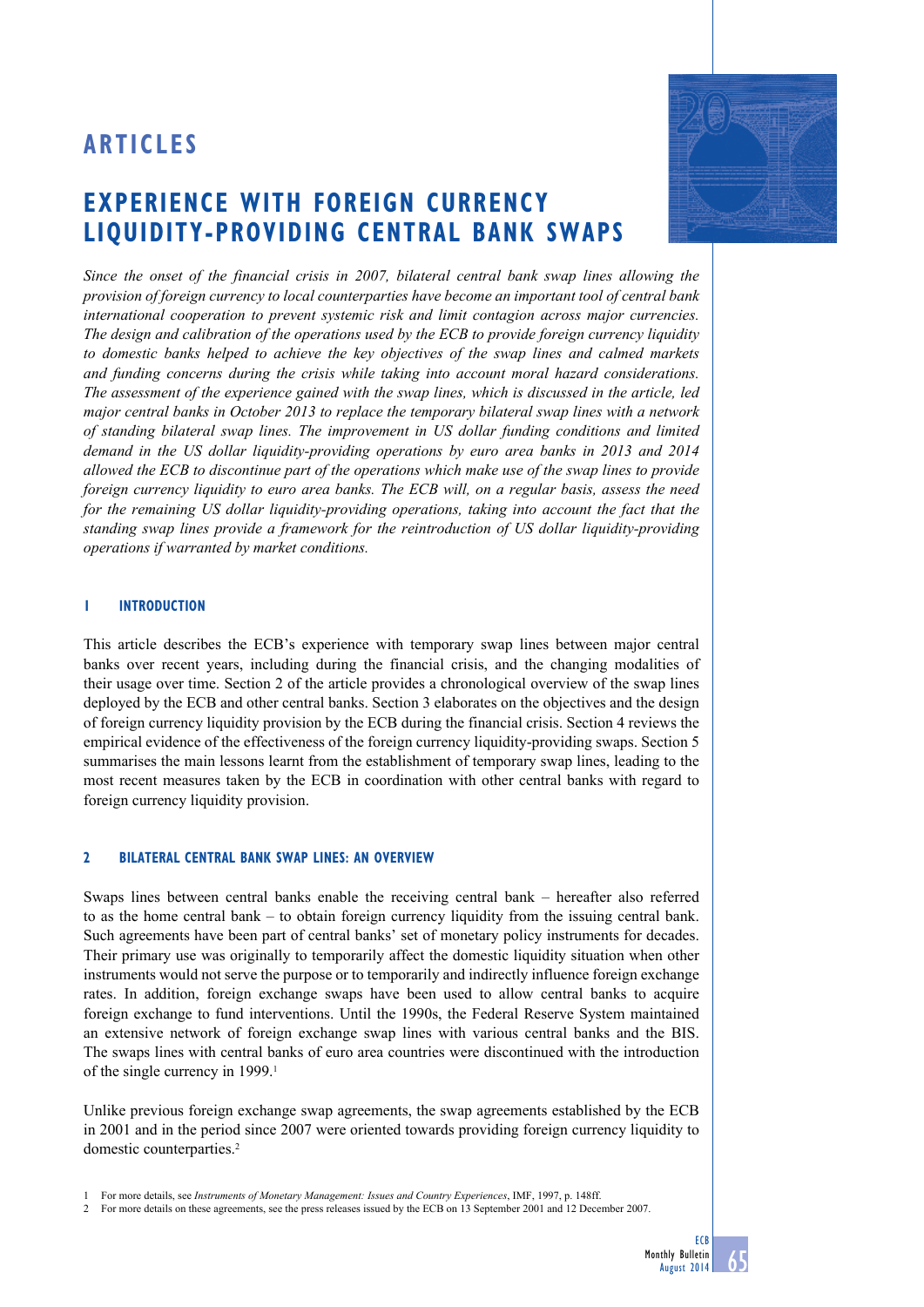When in the aftermath of the terrorist attacks on 11 September 2001 euro area banks were experiencing difficulties in receiving US dollars from their US counterparties, the Federal Reserve and the ECB quickly concluded a foreign exchange swap agreement. The US dollars were then distributed to Eurosystem national central banks, which in turn provided the dollars to domestic counterparties.

In the early stages of the sub-prime crisis, the ECB concluded an agreement with the Federal Reserve to allow the provision of US dollars to Eurosystem counterparties, as US dollar funding markets were already beginning to show signs of strain in 2007. In December 2007 the ECB began conducting US dollar liquidity-providing operations for limited amounts. Following the bankruptcy of Lehman Brothers in September 2008, the size of the US dollar operations conducted by the ECB increased substantially as US dollar funding markets began to freeze up. In October 2008 the ECB also concluded a swap agreement with the Swiss National Bank to provide Swiss franc funding to Eurosystem counterparties as Swiss money market rates increased.

In 2011 the Bank of England, the Bank of Canada, the Bank of Japan, the Federal Reserve, the Swiss National Bank and the ECB established a network of bilateral swap lines to allow each central bank to provide foreign currency to domestic counterparties, should the need arise. To date, in the case of the ECB, the use of the swap lines has been limited to the provision of US dollar and Swiss franc liquidity to Eurosystem banks, and there has not been any provision of euro under these swap lines. In October 2013 the temporary swap lines were turned into a network of standing swap agreements, in recognition of the fact that their existence had helped to ease strains in financial markets.

In addition to the above-mentioned agreements, the ECB has also concluded a number of agreements since the start of the financial crisis to provide euro to other central banks, such as Danmarks Nationalbank, Latvijas Banka, the Magyar Nemzeti Bank, Narodowy Bank Polski and Sveriges Riksbank. Most recently, the ECB established a bilateral swap agreement with the People's Bank of China for the provision of euro and Chinese renminbi.

Table 1 provides a chronology of the swap agreements as announced by the ECB including the

|                   | спгоногоду от пучкитеу-рготкинид аггандсиксиез ани орсгастонз аз аннойнеси ву спс дев |                                        |
|-------------------|---------------------------------------------------------------------------------------|----------------------------------------|
| <b>Date</b>       | <b>Description</b>                                                                    | <b>Maximum amount</b><br>(in billions) |
| 13 September 2001 | ECB establishes swap agreement with Federal Reserve                                   | USD 50                                 |
| 13 October 2001   | Swap agreement with Federal Reserve expires                                           |                                        |
| 12 December 2007  | ECB establishes swap agreement with Federal Reserve                                   | <b>USD 20</b>                          |
| 17 December 2007  | ECB begins conducting 28-day US dollar repo operations with fixed rate                |                                        |
| 20 December 2007  | ECB establishes swap agreement with Sveriges Riksbank                                 | <b>EUR 10</b>                          |
| 11 March 2008     | Federal Reserve enlarges swap line with ECB                                           | USD30                                  |
| 2 May 2008        | Federal Reserve enlarges swap line with ECB                                           | <b>USD 55</b>                          |
| 11 August 2008    | ECB begins conducting 84-day US dollar repo operations with fixed rate                |                                        |
| 18 September 2008 | Federal Reserve enlarges swap line with ECB                                           | <b>USD 110</b>                         |
| 18 September 2008 | ECB begins conducting overnight US dollar repo operations with variable rate          |                                        |
| 26 September 2008 | Federal Reserve enlarges swap line with ECB                                           | <b>USD 120</b>                         |
| 29 September 2008 | Federal Reserve enlarges swap line with ECB                                           | <b>USD 240</b>                         |

maximum amount of the swap line and the currency of denomination.

**chronology of liquidity-providing arrangements are not arrangements arrangements and operations as an** 

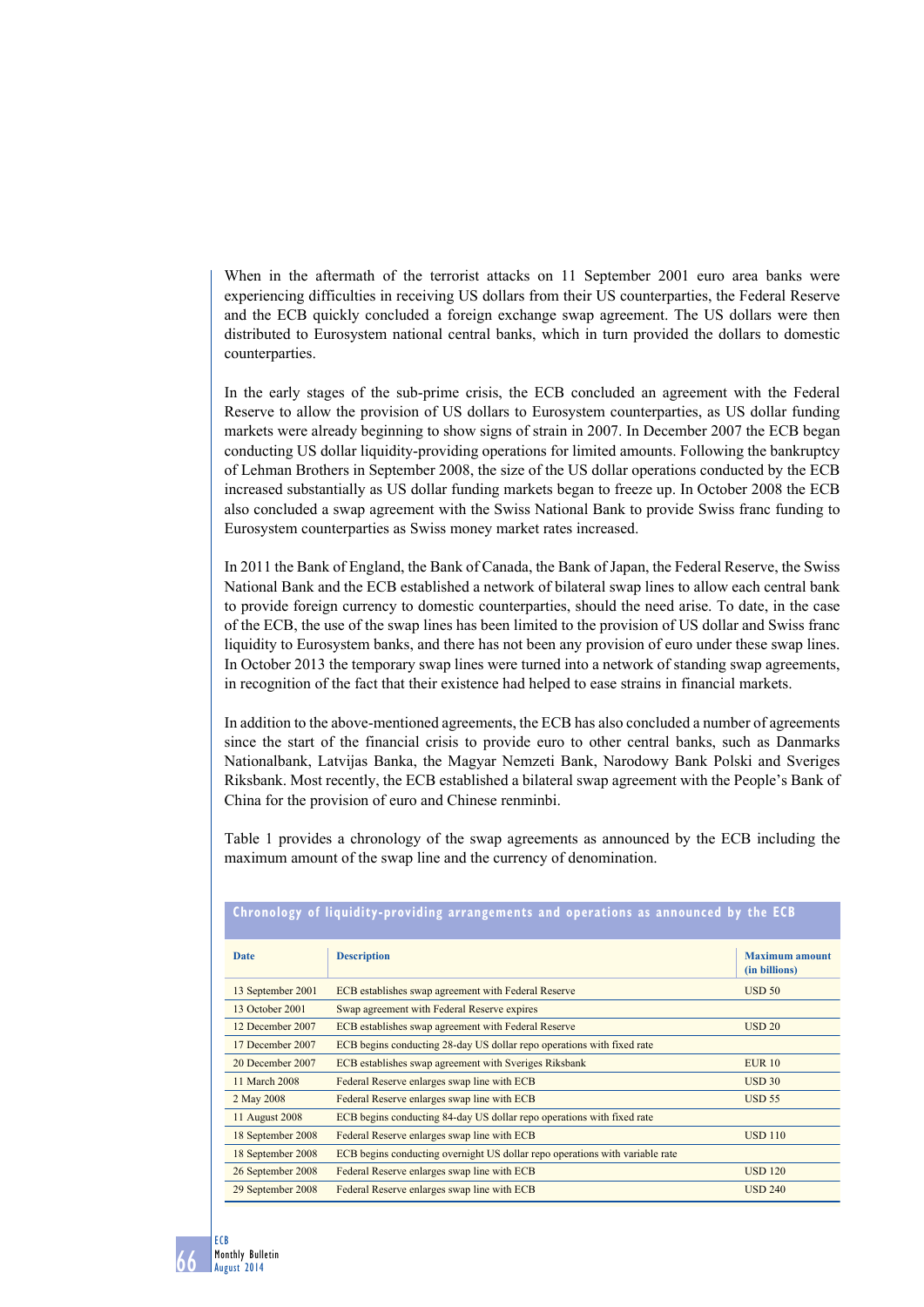Experience with foreign currency liquidity-providing central bank swaps

| Chronology of liquidity-providing arrangements and operations as announced by the ECB<br>(cont'd) |                                                                                                                                                                                                                             |                                        |  |  |  |  |  |
|---------------------------------------------------------------------------------------------------|-----------------------------------------------------------------------------------------------------------------------------------------------------------------------------------------------------------------------------|----------------------------------------|--|--|--|--|--|
| <b>Date</b>                                                                                       | <b>Description</b>                                                                                                                                                                                                          | <b>Maximum amount</b><br>(in billions) |  |  |  |  |  |
| 13 October 2008                                                                                   | Federal Reserve enlarges swap line with ECB                                                                                                                                                                                 | Unlimited                              |  |  |  |  |  |
| 15 October 2008                                                                                   | ECB establishes swap agreement with Swiss National Bank                                                                                                                                                                     | CHF 25 per tender                      |  |  |  |  |  |
| 15 October 2008                                                                                   | ECB discontinues overnight US dollar repo operations                                                                                                                                                                        |                                        |  |  |  |  |  |
| 15 October 2008                                                                                   | ECB begins conducting 7-day US dollar repo operations with fixed rate                                                                                                                                                       |                                        |  |  |  |  |  |
| 16 October 2008                                                                                   | ECB establishes agreement to provide euro to Magyar Nemzeti Bank                                                                                                                                                            | EUR <sub>5</sub>                       |  |  |  |  |  |
| 20 October 2008                                                                                   | ECB begins conducting 7-day and 84-day Swiss franc foreign exchange swap operations<br>with fixed rate                                                                                                                      |                                        |  |  |  |  |  |
| 21 October 2008                                                                                   | ECB begins conducting 7-day and 28-day US dollar foreign exchange swap operations<br>with fixed rate                                                                                                                        |                                        |  |  |  |  |  |
| 26 October 2008                                                                                   | ECB establishes swap agreement with Danmarks Nationalbank                                                                                                                                                                   | <b>EUR 12</b>                          |  |  |  |  |  |
| 11 November 2008                                                                                  | ECB establishes agreement to provide euro to Latvijas Banka                                                                                                                                                                 | EUR <sub>1</sub>                       |  |  |  |  |  |
| 21 November 2008                                                                                  | ECB establishes agreement to provide euro to Narodowy Bank Polski                                                                                                                                                           | <b>EUR 10</b>                          |  |  |  |  |  |
| 28 January 2009                                                                                   | ECB discontinues 7-day and 84-day Swiss franc foreign exchange swap operations                                                                                                                                              |                                        |  |  |  |  |  |
| 28 July 2009                                                                                      | ECB discontinues 28-day US dollar repo operations                                                                                                                                                                           |                                        |  |  |  |  |  |
| 6 October 2009                                                                                    | ECB discontinues 84-day US dollar repo operations                                                                                                                                                                           |                                        |  |  |  |  |  |
| 1 February 2010                                                                                   | Swap agreement with Federal Reserve expires                                                                                                                                                                                 |                                        |  |  |  |  |  |
| 9 May 2010                                                                                        | ECB re-establishes swap line with Federal Reserve                                                                                                                                                                           | Unlimited                              |  |  |  |  |  |
| 11 May 2010                                                                                       | ECB begins conducting 7-day US dollar repo operations with fixed rate                                                                                                                                                       |                                        |  |  |  |  |  |
| 18 May 2010                                                                                       | ECB conducts an 84-day US dollar repo operation with fixed rate                                                                                                                                                             |                                        |  |  |  |  |  |
| 17 December 2010                                                                                  | ECB establishes swap agreement with Bank of England, subsequently renewed<br>three times until 30 September 2014                                                                                                            | <b>GBP 10</b>                          |  |  |  |  |  |
| 12 October 2011                                                                                   | ECB begins conducting 84-day US dollar repo operations with fixed rate                                                                                                                                                      |                                        |  |  |  |  |  |
| 30 November 2011                                                                                  | Pricing of swap reduced from USD OIS+100 basis points to USD OIS+50 basis points,<br>bilateral network of swaps established with Bank of Canada,<br>Bank of England, Bank of Japan, Federal Reserve and Swiss National Bank | Unlimited                              |  |  |  |  |  |
| 10 October 2013                                                                                   | ECB establishes bilateral swap agreement with People's Bank of China                                                                                                                                                        | <b>EUR 45</b><br><b>CNY 350</b>        |  |  |  |  |  |
| 31 October 2013                                                                                   | Temporary swap agreements with Bank of Canada, Bank of England, Bank of Japan,<br>Federal Reserve and Swiss National Bank converted to standing bilateral swap lines                                                        | Unlimited                              |  |  |  |  |  |
| 23 April 2014                                                                                     | ECB discontinues 84-day US dollar repo operations                                                                                                                                                                           |                                        |  |  |  |  |  |

# **3 specific objectives of ecb swap lines over time and corresponding design of the facilities**

Liquidity-providing swap lines between central banks enable the receiving central bank to obtain foreign currency and redistribute it locally to its counterparties unconstrained by the levels of its foreign reserves. They provide central banks with a tool to address adverse market events in foreign currency funding markets and to mitigate negative spillover effects of such tensions on financial stability and the real economy within and across jurisdictions. From a Eurosystem perspective, they are therefore a monetary policy tool that enhances the smooth functioning of the transmission mechanism for both the issuing and the home central banks, by protecting the respective markets from external tensions, and thereby ultimately contributing to the fulfilment of the mandate of the central banks involved. This general goal of swap lines and foreign currency liquidity-providing operations to domestic counterparties can be operationalised on the basis of various modalities according to specific market circumstances.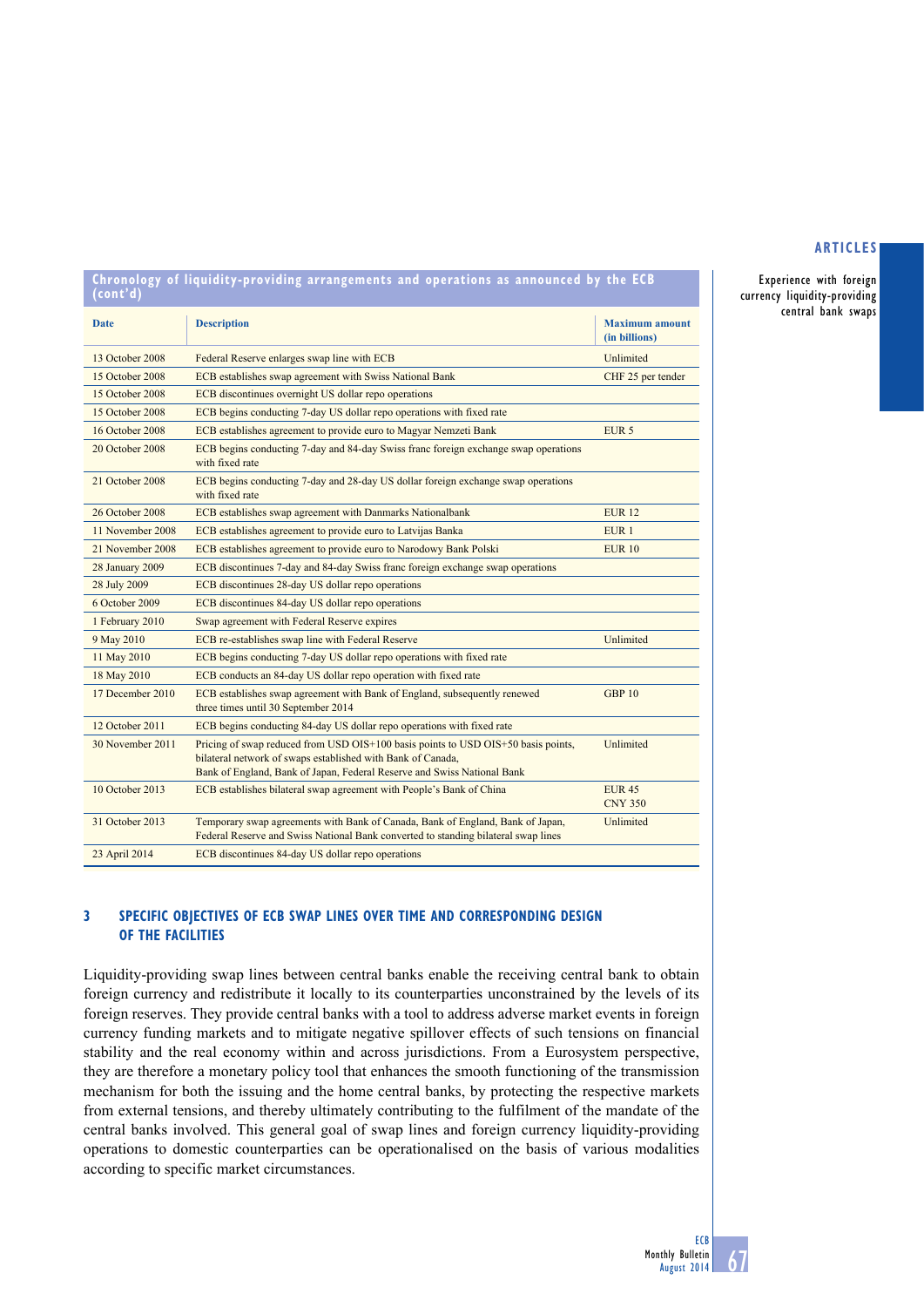In general, the foreign currency funds are provided to the home central bank against domestic funds or other assets pledged by the home central bank in favour of the issuing central bank. Funds received by the home central bank are then used to provide foreign currency liquidity to its domestic counterparties. For the ECB, the provision of these funds represents a monetary policy instrument in which risks are shared at the Eurosystem level and the decision-making process for monetary policy operations applies. This ensures optimal coordination at the Eurosystem level in the deployment of this monetary policy tool. The foreign currency liquidity is provided to the counterparties against standard eligible collateral that is denominated in euro and hence subject to the Eurosystem general valuation haircuts calibrated to cater for the market, credit and liquidity risk of the pledged collateral. The currency mismatch between the foreign currency liquidity supplied and the euro-denominated collateral also entails foreign exchange risk to the Eurosystem, which is mitigated with an additional valuation margin. The margin is calibrated to reflect the possible loss of market value during a given period owing to adverse movements in the foreign exchange rate with a given level of statistical significance. The specific objectives of the swap lines influence the design of the facility established between central banks as well as the modalities with which funds are provided to the market. Section 3.1 assesses the specific objectives pursued by the ECB with the foreign currency swaps deployed at various points in time, considering also the corresponding design of the facility. Section 3.2 briefly describes the occasions on which the ECB has entered into euro-providing swaps with foreign central banks and their rationale.

# **3.1 foreign currency swaps and foreign currency liquidity provision in periods marked by market tensions**

#### **3.1.1 US dollar liquidity provision following the terrorist attacks of 11 September 2001**

In the context of the financial market disruption that followed the terrorist attacks of 11 September 2001, the ECB and the Federal Reserve established a temporary one-month swap arrangement on 13 September.3

The swap agreement allowed the ECB to make short-term financing available to euro area banks when they were facing significant difficulties in raising short-term US dollar financing (owing to the reluctance of counterparties in the United States to lend US dollars during European trading hours before they were certain about their own liquidity needs) and experiencing operational difficulties in accessing the Federal Reserve's discount window. Given the high level of uncertainty over the extent of daily funding needs after the sudden shock, the liquidity-providing operations for euro area counterparties had an overnight maturity and were priced at a level reflecting prevailing US short-term financing conditions. The swap facility was used on three occasions up to 17 September for a total maximum outstanding amount of USD 19.5 billion. The swap lines and US dollarproviding operations were quickly discontinued once market conditions had normalised and an orderly functioning of the US market had been restored.

## **3.1.2 US Dollar liquidity provision prior to the bankruptcy of lehman brothers**

Under the impression that short-term funding was generally available at attractive conditions, some financial institutions had over time become less careful in managing the liquidity risks they had accumulated. Short-term interbank funding was often used to fund longer-dated investment in less liquid assets, leaving the borrowing institutions vulnerable to rollover risk. Moreover, funding commitments, i.e. contingent liabilities, had been made, in favour of, for example, investment vehicles or public authorities. Given the international role of the US dollar and the depth of its



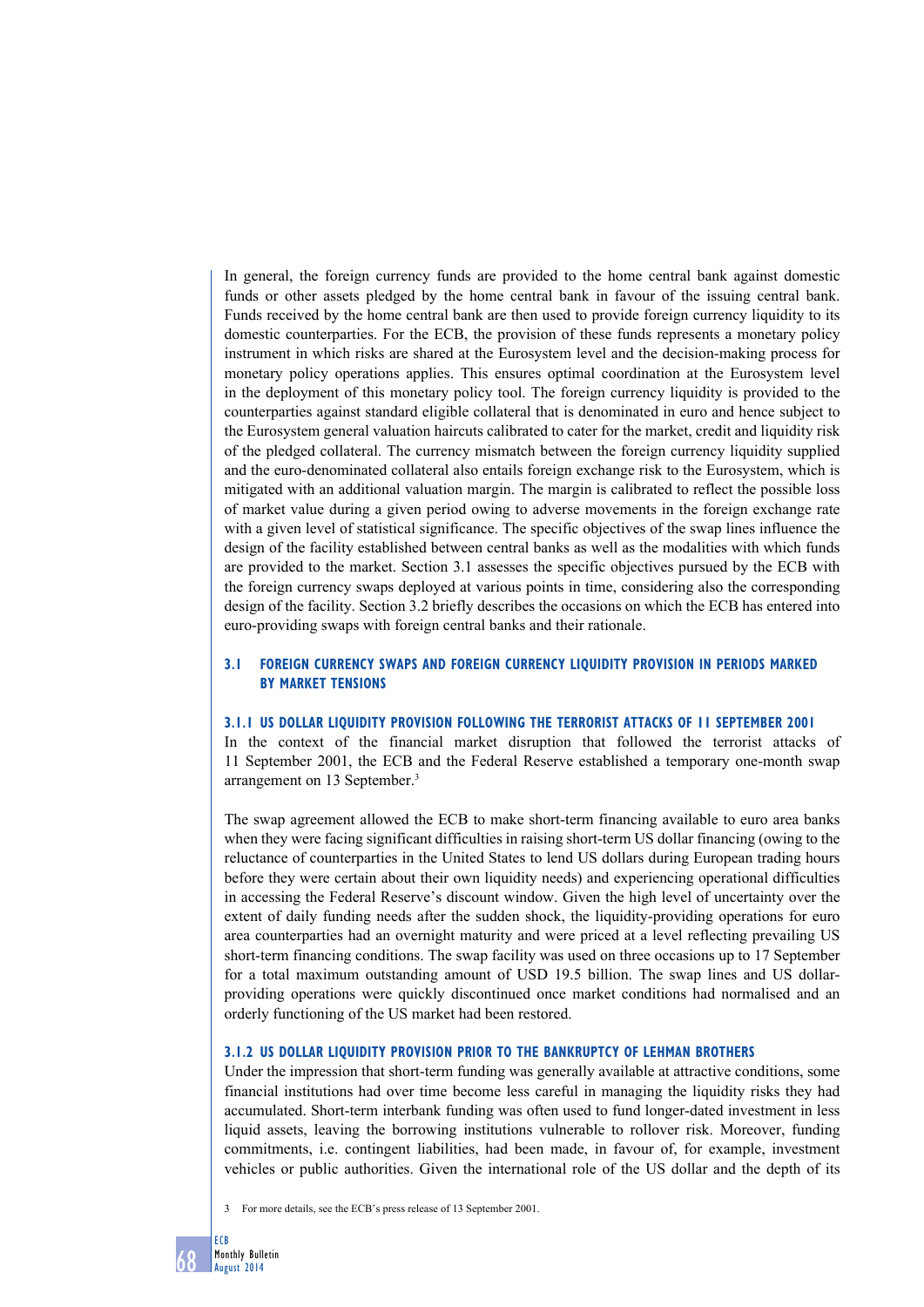Experience with foreign currency liquidity-providing central bank swaps

financial markets, many of those commitments and investments by European banks were made in that currency, even when the funding needs of the borrowers were in a third currency, as US dollars were eventually expected to be swapped for another currency.

Strains in funding markets first emerged in the middle of 2007 in the wake of growing unease about the exposure of financial institutions to US sub-prime mortgages. These concerns grew in the second half of the year as more information came to light on the scale of both direct on-balancesheet exposure and indirect exposure via special purpose vehicles. As a result of the uncertainty about the creditworthiness of counterparties, interbank and other credit lines were significantly and abruptly scaled back, leading to the emergence of a systemic risk.

For these reasons, on 12 December 2007 the Bank of Canada, the Bank of England, the ECB, the Federal Reserve and the Swiss National Bank announced coordinated measures designed to address elevated pressures in short-term funding markets. As part of these measures, the ECB established a temporary swap line with the Federal Reserve and initially conducted two US dollar liquidityproviding operations, in connection with the US dollar Term Auction Facility (TAF), against ECBeligible collateral. In the first half of 2008 further operations were conducted in which the ECB offered a fixed amount of US dollars at the marginal rate resulting from the TAF conducted in a coordinated manner in the United States over a maturity of initially one month, which was later complemented by operations with a tenor of about three months. In this first phase, the US dollar provision helped European banks to address their structural US dollar funding needs resulting from their US dollar-denominated assets and from the US dollar funding needs of their euro area customers. According to BIS estimates<sup>4</sup>, this funding gap had reached at least USD 1.0 trillion by mid-2007 and, until the onset of the crisis, had been met by tapping the interbank market, by borrowing from central banks and by conducting foreign exchange swaps to convert primarily





4 Fender, I. and McGuire, P., "European banks' US dollar funding pressures"*, BIS Quarterly Review*, June 2010.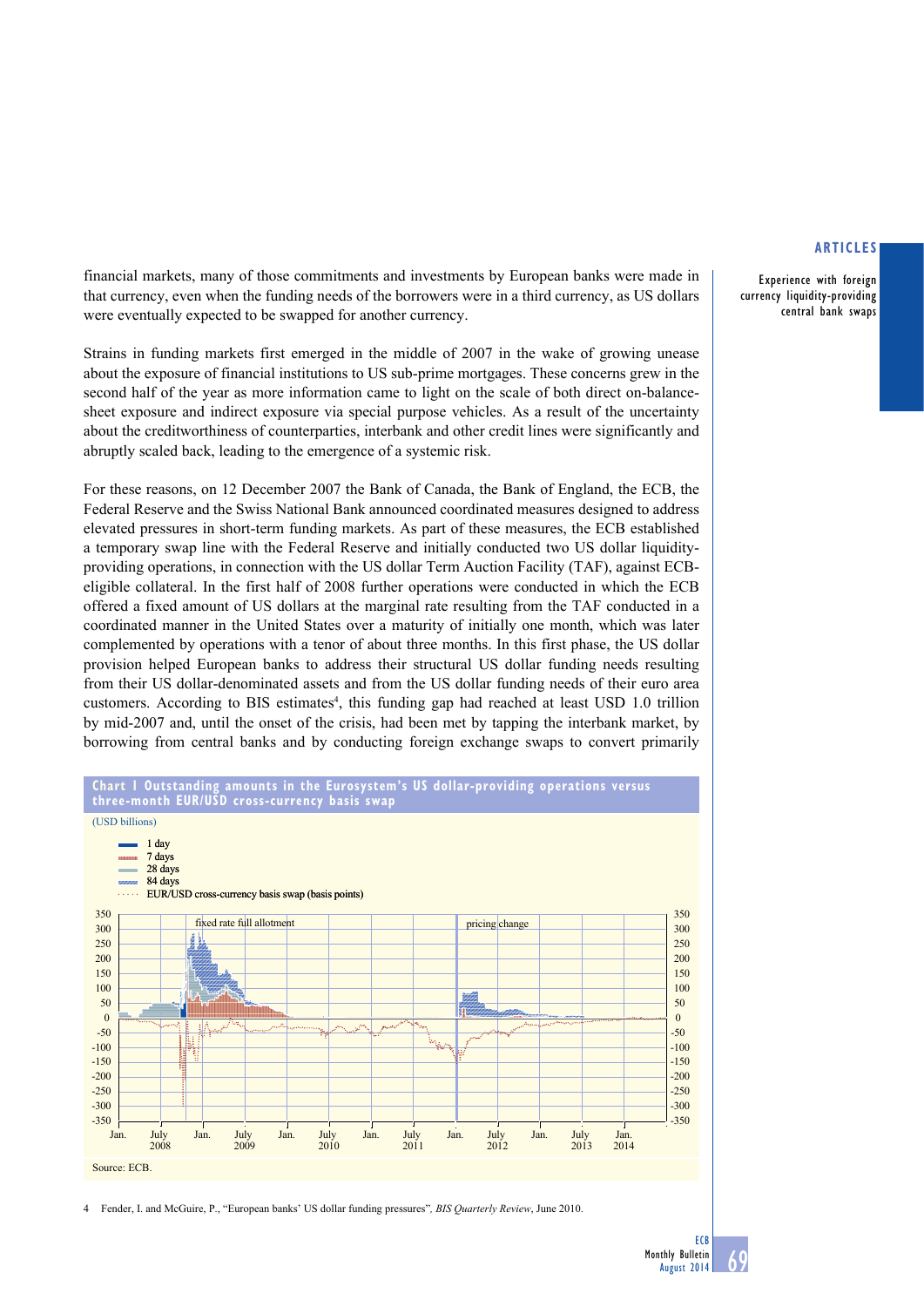domestic currency funding into dollars. The US dollar liquidity provision was therefore structured to contain the funding costs faced by euro area banks when fulfilling their structural funding needs, while minimising interference with market functioning. An auction with a fixed quantity of liquidity appeared to be the most appropriate tool to achieve these objectives while ensuring consistency with the domestic operations of the Federal Reserve. The operations were of a longer maturity as term funding was the most impaired market segment and euro area banks' funding needs were of a structural nature. The longer maturities also provided sufficient reassurance to banks about the availability of funds over a medium-term horizon at a time in which the commitment to offer further foreign currency liquidity-providing operations covered a more limited period.

The pricing was designed to contain funding costs while ensuring coordination with the domestic operations of the Federal Reserve, i.e. euro area counterparties obtained funds at the marginal rate resulting from similar liquidity-providing operations conducted by the Federal Reserve for its domestic counterparties. Over time, different pricing arrangements were used depending on the circumstances. In general, the issuing central bank contributes to defining the pricing terms at which liquidity is provided by the home central bank to its counterparties, in order to avoid interference with the issuing central bank's monetary policy implementation. In this context, the terms of the foreign currency liquidity operations are in general set by the home central banks so that foreign currency liquidity is not offered at cheaper terms than those offered by the issuing central bank to its domestic counterparties, although the home central bank remains ultimately responsible for its relationship with its domestic counterparties and the issuing central bank only has a relationship with the home central bank.

The US dollars obtained by the ECB via the swap with the Federal Reserve were made available via repo operations against eligible collateral to a large number of Eurosystem counterparties at a time of systemic stress. From the perspective of the home central bank, collateralised operations also minimised the impact on the provision of liquidity in euro.

The operations were successful in containing the spread between the US dollar London interbank offered rate (LIBOR) and the US dollar overnight indexed swap (OIS) rate while providing banks with time to restructure their balance sheets in an orderly fashion, limiting the need for fire sales of assets which would have had a negative impact on the economy. Properly calibrating the tendered amount proved increasingly difficult. As US dollar funds were offered at a fixed rate, in cases where bids were submitted in excess of the tendered amount, banks' bids were only partially fulfilled. This process provided clarity regarding the price at which US dollar funding could be obtained by central banks abroad. From the perspective of the borrowers, however, it did not allow them to increase their chances of covering a larger share of their needs by submitting bids at higher rates. The allotment of a fixed amount at a fixed rate could also have attracted bids that were motivated not by genuine funding needs but by the fact that the pricing of the operations was attractive in the prevailing market situation.

#### **3.1.3 the coordinated central bank reaction following the bankruptcy of lehman brothers**

After the bankruptcy of Lehman Brothers in 2008, banks were confronted with very large liquidity needs, which were difficult to estimate, in a context of unprecedented and heightened risk aversion and systemic risk. These market circumstances required adaptations in the design of US dollarproviding operations.

The nature of the shock and the extremely high uncertainty regarding short-term liquidity developments at the height of the crisis warranted the temporary offering of overnight operations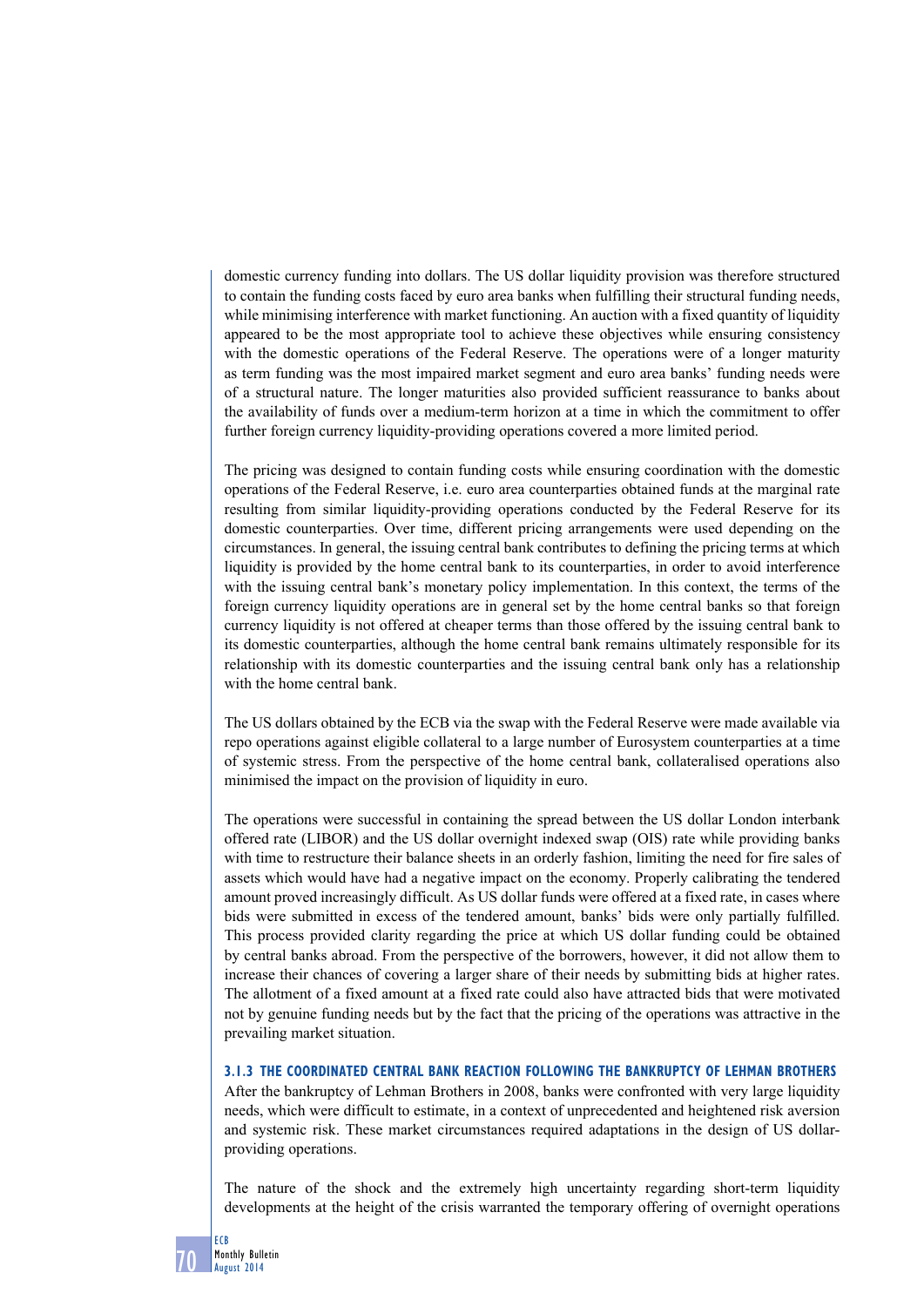Experience with foreign currency liquidity-providing central bank swaps

in which the Eurosystem acted as a price-taker via variable rate tender procedures ("American auctions"). Funds were allocated in accordance with the intensity of needs as reflected in the bidding terms. When the most intense phase of the crisis had been overcome, the level of uncertainty had decreased but structural US dollar needs remained. The overnight operations were replaced by short-term (7-day) and longer-term (84-day) operations conducted on the basis of a pre-announced calendar, which proved sufficient to cover banks' funding needs and stabilise markets. The commitment to offer regular and frequent short-term operations also reduced somewhat the need to offer longer-term operations and helped to limit the hoarding of US dollar liquidity that might have occurred if there had been greater uncertainty about funding availability over the medium term.

Swap limits were initially increased and eventually removed, allowing in principle an unlimited provision of US dollars. The shift to a fixed rate full allotment procedure for the US dollar tenders was consistent with the procedures in place for euro tender operations offered by the Eurosystem.

In October 2008, when the fixed rate full allotment tender procedures were introduced, the pricing of the longer-term operations was changed from the rate charged in the Federal Reserve's TAF to a fixed rate of 100 basis points above the corresponding OIS rate, thus implying a premium over the expected monetary policy stance of the Federal Reserve as reflected in the almost riskfree OIS rates. The change in the modalities of pricing did not just make the provision of US dollars abroad independent of the results of the TAF, i.e. an instrument that was only temporarily offered by the Federal Reserve; introducing pricing at backstop levels was a counterbalance to the Eurosystem henceforth offering US dollar provision that was limited ex ante only by the collateral that counterparties could post. In addition to limiting moral hazard, this meant that in a normal environment banks would not have an incentive to make use of the operations. In the crisis situation in which the pricing was introduced, such levels were, however, below the levels at which European banks could fund themselves.

The implied costs of the US dollar provision also depended on the cost of the collateral that banks had to post. When providing foreign currency against the regular eligible collateral, the Eurosystem needed to protect itself from the risk of adverse exchange rate movements. The longer the maturity of the operation, the greater this protection needed to be. During the period following the bankruptcy of Lehman Brothers, the Eurosystem decided to revalue the position every week. This allowed the haircut applied to the assets used as collateral to be lowered from 20% to 12%. This change substantially reduced the amount of collateral to be posted by counterparties while maintaining a high level of protection for the Eurosystem via the weekly updates of the foreign exchange rate.

During this period the Eurosystem temporarily complemented the US dollar provision to euro area counterparties via the US dollar repo-type operations with foreign exchange swaps in which counterparties deposited the domestic currency in exchange for the foreign currency liquidity. The conduct of swap operations rather than repo-type operations proved to have two drawbacks. First, swaps are more prone to interfere with monetary policy implementation, as Eurosystem counterparties have to deposit euro cash with the central bank. Everything else being equal, this has a draining impact on euro liquidity and can in principle make the forecasting of liquidity needs and the allocation of liquidity in euro tenders more difficult. A second drawback is that such operations may attract bidding also from counterparties that are searching for opportunities to invest in the domestic currency, i.e. the euro. The calibration of the pricing is hence complex. Swap operations, however, have the advantage of widening the distribution of foreign currency to banks that do not hold sufficient eligible securities as collateral. Demand in the foreign exchange swap operations proved to be relatively limited as banks at the aggregate level were in general not constrained by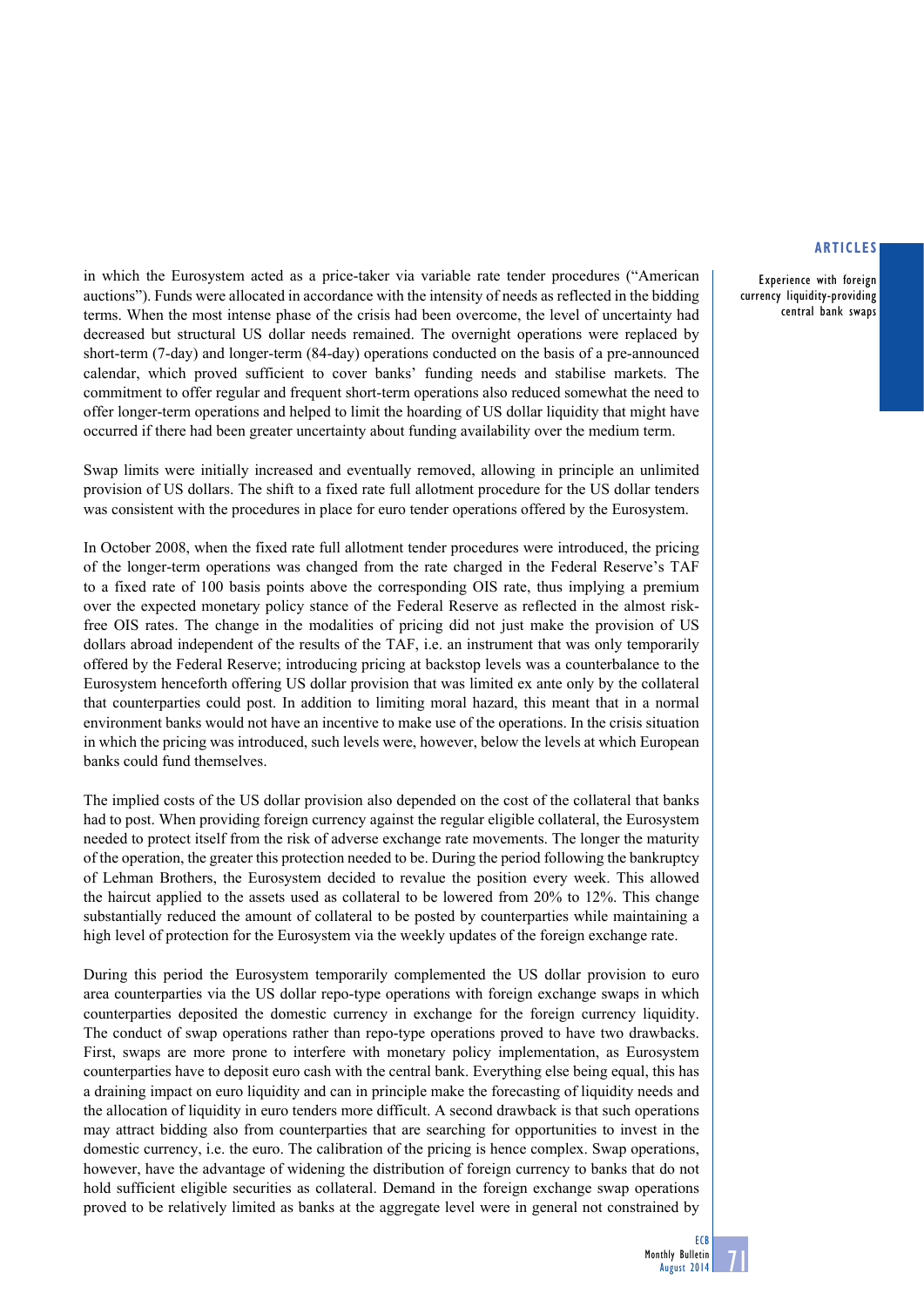the availability of collateral and preferred the modalities of the US dollar repo operations. In this context, preference was given to continuing with the repo-style operations, and the provision of US dollars via foreign exchange swaps was quickly terminated.

The coordinated resolve demonstrated by the provision of unlimited funds and the reassurance that the provision would be adequate to meet demand as long as sufficient collateral could be posted were decisive in calming market jitters, gradually containing systemic risk and minimising spillover effects on euro area domestic market conditions. Lower demand for short-term US dollar funding from international borrowers also eased tensions in US dollar domestic markets.

These actions were also helpful in preventing an abrupt liquidation of US dollar assets and facilitating a more orderly balance sheet restructuring while the balance sheet mismatch was being addressed.

The funding tensions of euro area banks were not limited to euro and US dollar liquidity during this period. Several euro area banks held a significant amount of Swiss franc-denominated assets as a result of the decision by households and companies in some euro area and in non-euro area jurisdictions to borrow from local subsidiaries of euro area banks in Swiss francs. These private sector actors took advantage of very low interest rates in many cases without a proper understanding of the foreign exchange risks to which they were exposed. Several European banks lacked access to a Swiss franc-denominated deposit base or the domestic operations of the Swiss National Bank at that time, even though the Swiss National Bank accepts non-domestic banks as counterparties. The interbank market via which a significant proportion of these assets had been funded was significantly impaired, owing to a heightened perception of counterparty risk and a reduction in bilateral credit lines. Asset disposal was also difficult while borrowers found themselves in difficult financing conditions as a consequence of a currency devaluation that increased the value of their liability in the domestic currency.

In this context the ECB and the Swiss National Bank jointly announced measures to improve liquidity in short-term Swiss franc money markets and eventually introduced seven-day and threemonth foreign exchange swap operations to provide Swiss franc liquidity. The objectives of the Swiss franc liquidity-providing operations from a Eurosystem perspective were largely similar to those of the US dollar-providing operations. They were essential to contain systemic risk, prevent a fire sale of assets and facilitate a more orderly restructuring of balance sheets while market activity recovered.

In the calibration of the operational parameters several factors played a role. In contrast to most US dollar operations, the Swiss franc operations were conducted as foreign exchange swaps. This increased operational complexity by comparison with repo operations helped to achieve better consistency with the Swiss National Bank's operational framework. This also had an impact on the pricing of the Swiss franc operations, as the Swiss National Bank had lowered interest rates rapidly. In line with the mechanism described above, this made the Swiss franc operations relatively attractive and led to overbidding in many operations. The general pricing terms were therefore changed on two occasions, which successfully limited bids not motivated by apparent funding needs.

In the choice of tenors, an initial seven-day maturity was complemented by a three-month maturity to help reduce tensions in the term segment of the Swiss franc money markets, which was the most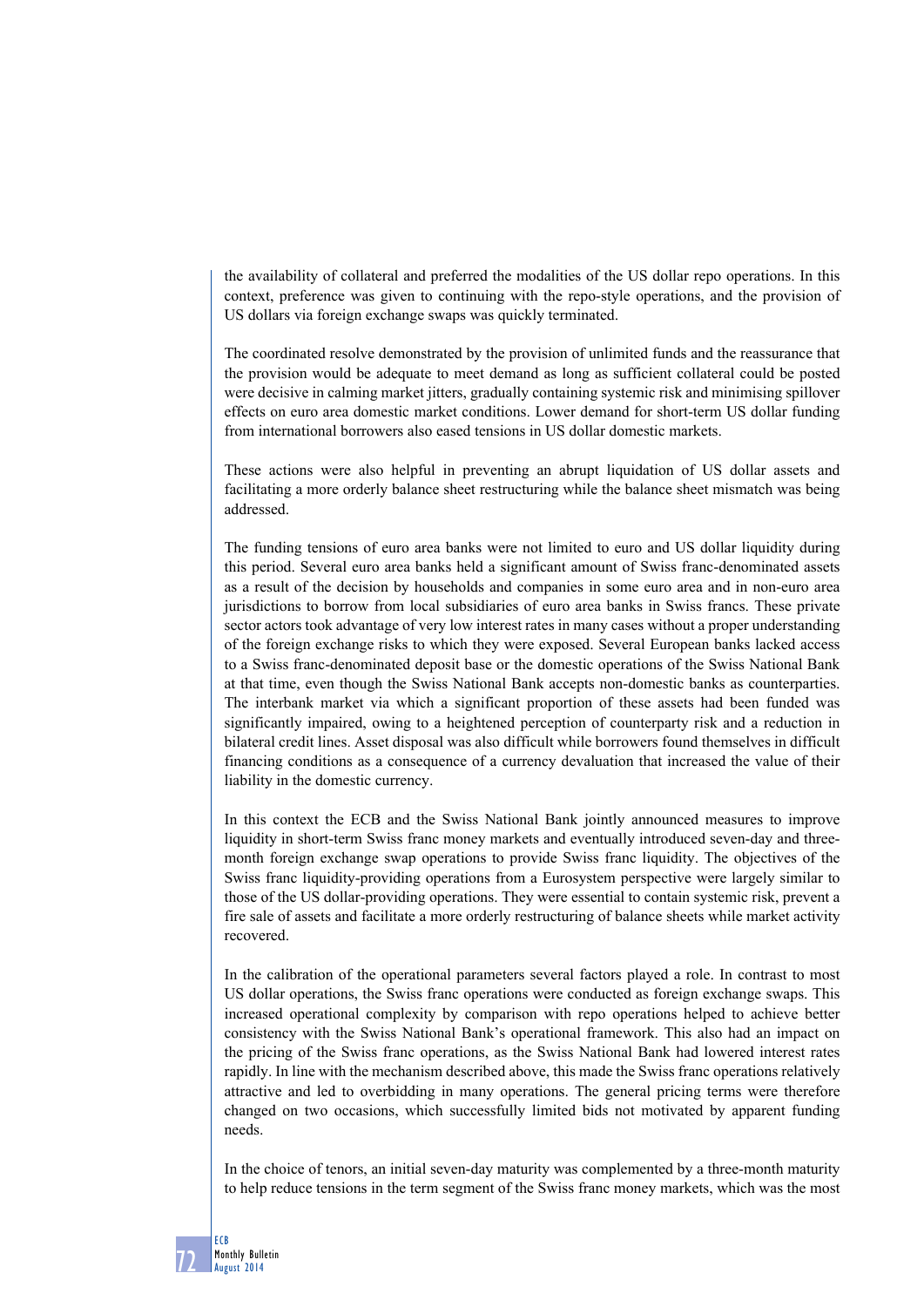Experience with foreign currency liquidity-providing central bank swaps

impaired. The maturities offered were consistent with the ECB's own operational framework and with the maturities offered by the ECB for euro and US dollar operations.<sup>5</sup>

As market tensions gradually abated, both the US dollar and the Swiss franc operations could gradually be scaled back. In January 2009 Swiss franc operations were halted.

By mid-2009 US dollars were being borrowed from the ECB by a smaller number of large banks with significant US dollar-denominated assets on their balance sheets and a few banks with more impaired market access and lower credit ratings. Given the improvements in the functioning of the financial markets, US dollar operations were eventually discontinued in January 2010.

## **3.1.4 the sovereign debt crisis and the current status**

A third phase of the financial crisis started in May 2010 when the euro area sovereign debt crisis escalated. To limit the risk of renewed strains in euro area banks' US dollar short-term funding, the central banks that had previously coordinated their US dollar liquidity provision<sup>6</sup> re-established their swap lines with the Federal Reserve. The US dollar operations for euro area banks continued to be priced as a backstop facility, i.e. more expensively than market levels, at OIS+100 basis points. Despite very limited use of the facility until summer 2011, when the sovereign debt crisis escalated further and spilled over into several countries, the reintroduction of the dollar-providing operations was reported to be useful for euro area banks: the regular offering of operations at a fixed rate and without an ex ante limit reassured US dollar lenders that their borrowers could avail themselves of alternative funding sources, hence reducing liquidity risk premia. The usefulness of an instrument priced at backstop levels thus cannot be measured only in terms of actual demand.

As the sovereign debt crisis intensified in summer 2011, and despite the increase in the EUR/USD cross-currency basis swap, recourse to the US dollar tender operations remained limited, thereby calming market tensions only to a limited extent. This was in all likelihood due to a stigma attached to banks being reliant on central bank funding, in particular when such funding was expensive. In increasingly tiered markets in which funding costs differed markedly across countries and banks, counterparties tried to limit their use of the borrowing operations as they were subject to intense scrutiny by regulators, investors and rating agencies on their funding sources and were concerned that reliance on central bank funding at rates significantly above market rates could be interpreted as a sign of weakness.

In November 2011 the price was therefore changed to OIS+50 basis points, and this reduction helped to "de-stigmatise" the US dollar operations and briefly increased recourse to the facility.

At the same time, the Bank of Canada, the Bank of England, the Bank of Japan, the ECB, the Federal Reserve and the Swiss National Bank announced coordinated action to enhance their capacity to provide liquidity support to the global financial system with the purpose of easing strains in financial markets. As part of these measures and as a contingency measure, these central banks established temporary bilateral liquidity swap arrangements, which allowed liquidity to be provided in each jurisdiction in any of their currencies should market conditions so warrant. The network was established among systemically important central banks whose financial and economic systems

<sup>5</sup> As a result of this experience, the European Systemic Risk Board issued on 21 September 2011 a recommendation with regard to the risks inherent to loans in foreign currencies. The recommendation urges banks to be particularly vigilant to ensure that the information provided to borrowers enables those borrowers to adequately appreciate the risks stemming from loans incorporating a foreign exchange risk, and in this way to make an informed choice about the acceptance of a credit.

<sup>6</sup> The Bank of Canada, the Bank of England, the ECB, the Bank of Japan and the Swiss National Bank.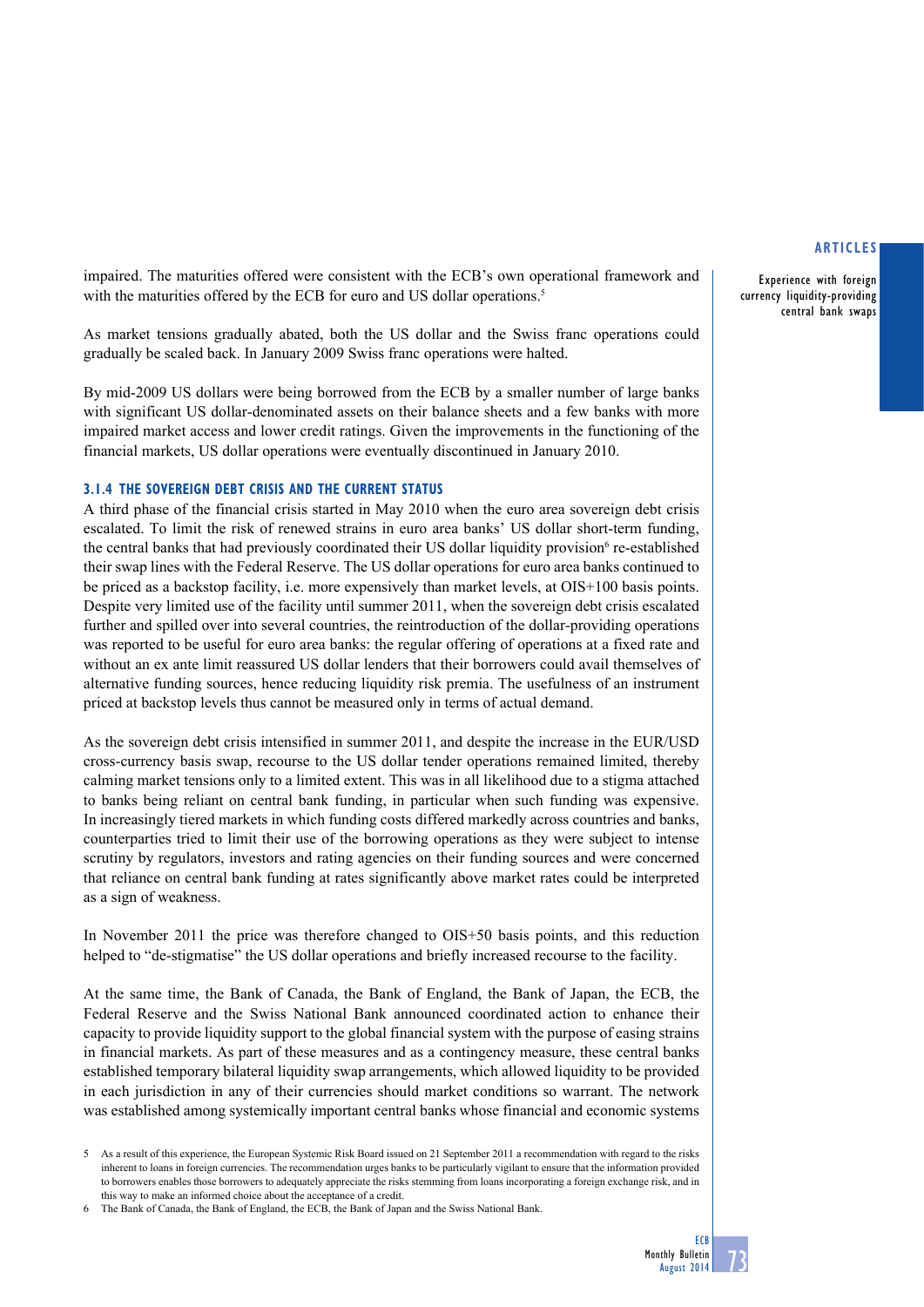are strongly interwoven after an initial fruitful experience of bilateral cooperation. It provided a powerful message of central bank cooperation and firm resolve to tackle global liquidity problems and prevent strain in one jurisdiction from spilling over into others.

While the establishment of the network of swap lines and the conduct of regular US dollar-providing operations addressed short-term market needs and minimised systemic risk arising from the strains in the financial markets, the European Systemic Risk Board (ESRB) issued a recommendation on 22 December 2011 on US dollar-denominated funding of credit institutions, recognising a need for a more structured approach to prevent a repetition of the tensions in US dollar funding markets. The ESRB recommendation aimed to address the root cause of the US dollar funding tensions and contained two main points of action for the national supervisory authorities: (i) to monitor US dollar funding and the liquidity risk taken by credit institutions, encouraging them to take action to manage risks arising from maturity mismatches in US dollars appropriately, and (ii) to ensure that credit institutions develop contingency funding plans to enable them to handle a shock in US dollar funding.

Banks' actions to address the ESRB's recommendations, the progress in the euro area in terms of fiscal consolidation, economic recovery and structural reforms, and the continuous provision of unlimited US dollar funding all contributed to the normalisation of the US dollar funding markets for euro area banks. Demand for the regular US dollar tenders dropped throughout 2012 and remained very limited in 2013.

While very little use was made of the swap line during this period, it was reconfirmed that the usefulness of the facility is not evidenced solely by the demand at the regular operations. The existence of an adequately sized and appropriately priced swap arrangement between central banks which in principle allows for the provision of foreign currency liquidity to domestic counterparties provides reassurance as to the availability of funding alternatives, thereby reducing liquidity risk. On the basis of the experience gained, which is discussed in more depth in Sections 4 and 5, the central banks that had established the network of temporary bilateral swap lines decided to convert these temporary swap lines into standing arrangements, which are arrangements that will remain in place until further notice.

In view of the considerable improvement in US dollar funding conditions and the low demand for US dollar liquidity-providing operations, on 24 January 2014 the ECB in coordination with the other central banks participating to the swap network decided to gradually reduce its offering of US dollar liquidity-providing operations and announced that the 84-day operations would be discontinued as of April 2014. It was decided that the seven-day US dollar-providing operations would continue to be offered until further notice, but that the need for the regular provision of the operations would be re-assessed in due course taking into consideration the low demand and normalising US dollar funding conditions for euro area banks. The assessment will also take into account that the standing swap lines provide a framework for the reintroduction of US dollar liquidity-providing operations if warranted by market conditions.

In addition to the above measures taken during the sovereign debt crisis, the ECB also signed a temporary swap agreement with the Bank of England in December 2010. The agreement allowed pounds sterling to be made available to the Central Bank of Ireland as a precautionary measure, for the purpose of meeting any temporary liquidity needs of the banking system in pounds. The temporary swap between the ECB and the Bank of England helped to ensure an orderly restructuring of the Irish banking system at a time when Irish banks were experiencing impaired access to the wholesale market and prevented a fire sale of assets and a too abrupt deleveraging process.

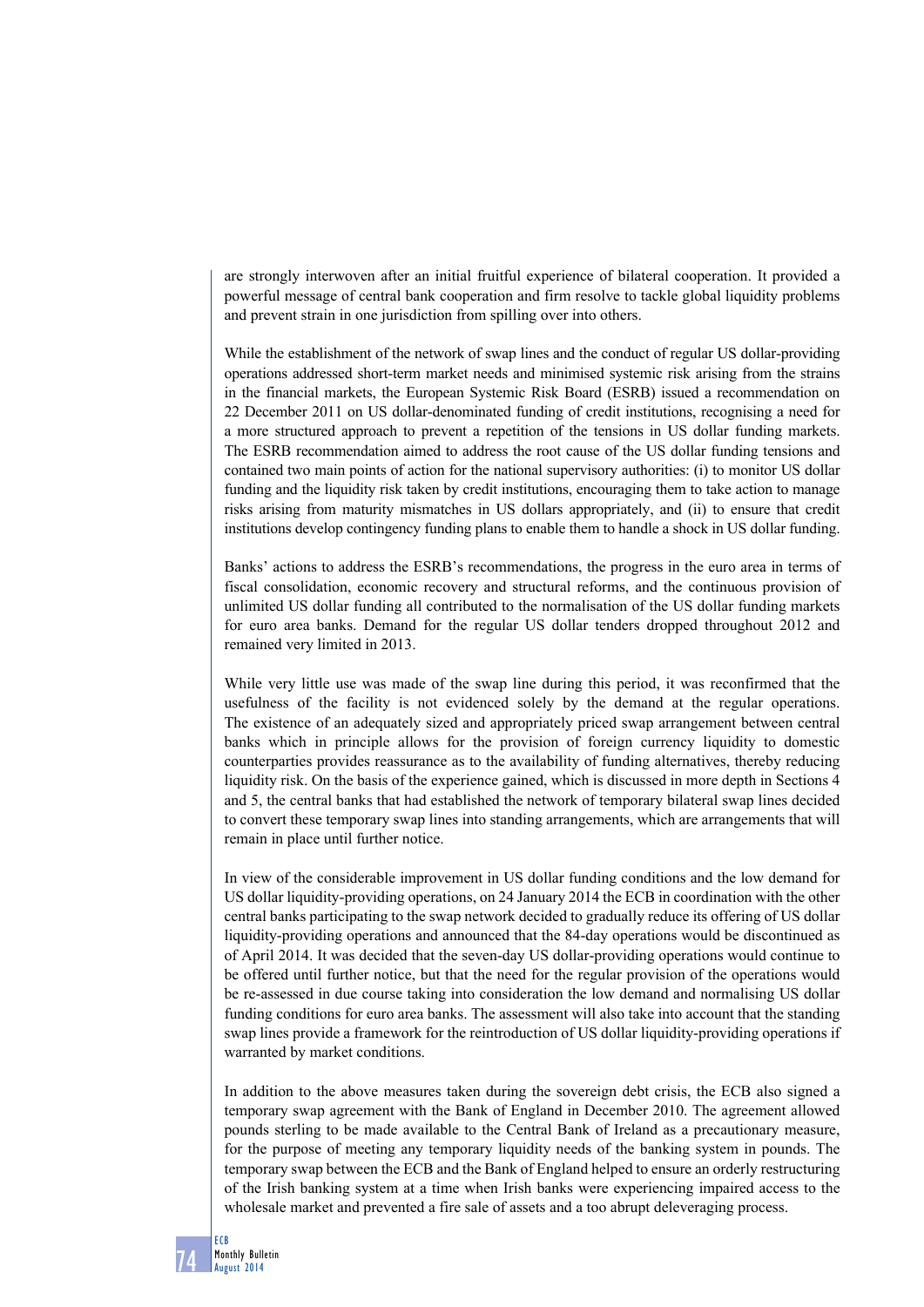#### **3.2 the euro-providing facilities**

In addition to the arrangements enabling the ECB to receive foreign currency, the ECB has established several euro-providing arrangements with non-euro area central banks. In assessing the business case for establishing euro-providing arrangements with non-euro area central banks, the ECB has in general taken into account a broad set of factors, including (i) the existence of exceptional circumstances characterised by significant actual or potential euro liquidity needs as a result of serious market dysfunctions together with an assessment of the causes of the dysfunctions; (ii) the systemic relevance for the euro area of the country requesting a swap line, in particular the direct and indirect exposures of euro area banks to that country and the potential impact of market tensions on financial markets or the banking sector in the euro area; (iii) the presence of sound economic fundamentals; (iv) the financial risk for the Eurosystem; and  $(v)$  the consistency with any parallel support provided by the IMF.

On the basis of these criteria, and with a view to containing global contagion and reducing systemic risk and spillover effects on euro area markets, the ECB in the period following the bankruptcy of Lehman Brothers established euro-providing agreements with the Magyar Nemzeti Bank, Danmarks Nationalbank, Latvijas Banka, Narodowy Bank Polski and Sveriges Riksbank. More recently, the ECB has established a bilateral currency swap agreement with the People's Bank of China, reflecting the growing systemic importance of China and the rapidly growing bilateral trade and investment between the euro area and China, to serve as a backstop liquidity facility and to reassure euro area banks of the continuous provision of Chinese renminbi.7

The euro-providing agreements established by the ECB over time were set up, depending on various considerations, either as swaps in which euro liquidity is provided to the foreign central bank against receipt of foreign currency collateral on an ECB account with the foreign central bank or as repo operations in which euro liquidity is provided against receipt of euro-denominated securities as collateral on an ECB custody account. Any subsequent euro provision is handled by the foreign central bank, which decides on the allocation within the pre-agreed limit of the swap/repo line and bears the counterparty risk. Although the specific operational parameters of these agreements differed, overall they were structured so as to minimise any impact on the ECB's provision of euro liquidity and the ECB's own monetary policy framework.

In most cases, these operations enabled the foreign central banks to provide euro liquidity to their domestic counterparties at a time when they were experiencing significant difficulties in funding their euro-denominated assets in the market. Overall these agreements played a very useful role in limiting tensions in the euro area markets in the aftermath of the bankruptcy of Lehman Brothers, contributed to the coordinated central bank response to the global financial crisis and boosted the response capability of the central banks beyond the levels of their foreign reserve assets.

#### **4 assessment of the effectiveness of the ecb's swap lines**

The foreign currency-providing operations of the Eurosystem had a significant effect on euro area money markets and were thus a useful instrument within the monetary policy framework of the Eurosystem. Three factors facilitated the efficacy of these swap lines: first, the credible commitment to provide sufficient foreign currency liquidity; second, a pricing policy that hindered opportunistic

#### **articles**

Experience with foreign currency liquidity-providing central bank swaps

<sup>7</sup> For more details, see the ECB's press release of 10 October 2013.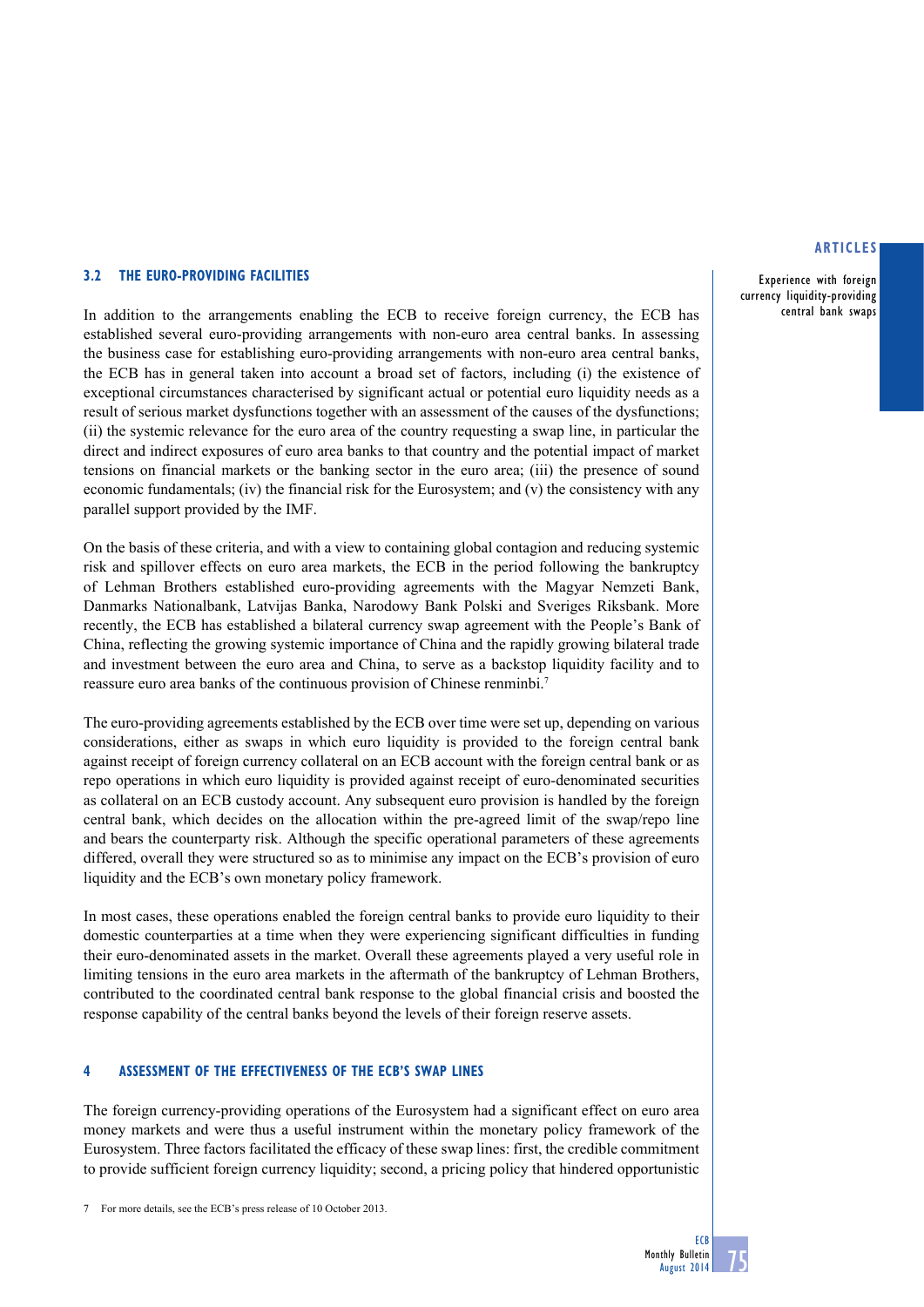bidding or stigma, as appropriate; and third, the alleviation of actual short-term funding needs in foreign currencies. This section assesses the Eurosystem's US dollar-providing operations and also considers the experience gained with the foreign exchange swaps in Swiss francs.<sup>8</sup>

The next subsection explains the indicators against which the swap lines are assessed and the environment prior to the introduction of the swap lines. The following subsections summarise the key features which ensured the efficacy of the swap lines.

#### **4.1 Indicators of Effectiveness and Background**

Against the background of large US dollar funding needs at increased costs for euro area banks before the introduction of the swap lines, the effectiveness of the US dollar-providing operations is evaluated against their impact on US dollar funding costs for euro area banks. The Eurosystem's US dollar-providing operations were introduced in an environment in which euro area banks held significant amounts of US dollar assets, while their funding possibilities had deteriorated. This was also reflected in the cost of US dollar funding, which can be measured by the spread between the US dollar LIBOR and the US dollar OIS rate of the same maturity as well as by the basis of the EUR/USD cross-currency swap.<sup>9</sup> First, the LIBOR-OIS spread approximates the risk premium which banks have to pay in order to borrow US dollars at a fixed rate.<sup>10</sup> Second, the basis of the EUR/USD cross-currency swap is the difference between the US dollar funding costs implied by swapping euro into dollars and the direct funding costs of a loan in US dollars. The basis thus reflects the premium at which euro area banks can borrow US dollars.

Prior to the financial crisis, the swap basis for the EUR/USD and other major currency pairs hovered close to zero, meaning that the cost of funding in US dollars obtained by swapping euro was almost identical for most market participants, regardless of their location or size, and almost identical to the cost of borrowing US dollars unsecured. After the onset of the crisis, however, it became more expensive to obtain US dollars through the foreign exchange swap market, and the premium that banks had to pay rose above normal levels, increasing to a high of more than 270 basis points for three-month funding in September 2008 (Chart 2). The disruptions were broad-based across funding maturities and were also evident in other foreign exchange swap currency pairs, such as the USD/JPY. In addition to banks, the tensions also affected other financial institutions such as pension funds.



- 8 Empirical evidence on other central banks and other currencies can be found, for example, in Aizenman J. and Pasricha, G.K., "Selective Swap Arrangements and the Global Financial Crisis: Analysis and Interpretation", *International Review of Economics & Finance*, 19 (3), 2010, pp. 353-365.
- 9 Goldberg, L.S., Kennedy, C. and Miu, J., "Central Bank Dollar Swap Lines and Overseas Dollar Funding Costs", *Federal Reserve Bank of New York Economic Policy Review*, May 2011, pp. 3-20.
- 10 For more details, see the article entitled "Euro area risk-free interest rates: measurement issues, recent developments and relevance to monetary policy", *Monthly Bulletin*, ECB, July 2014.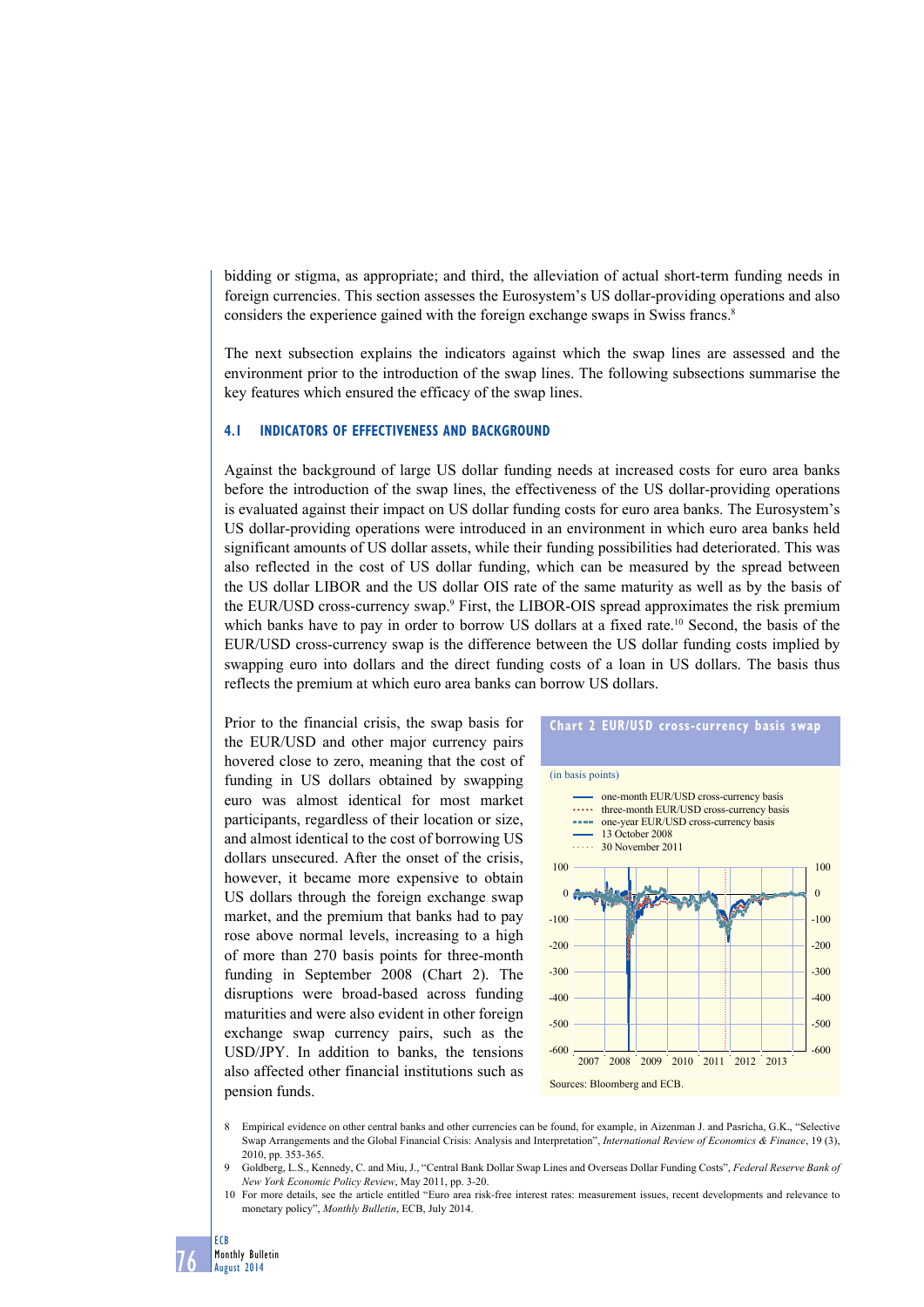Experience with foreign currency liquidity-providing central bank swaps

The disruptions in the interbank lending market were also reflected in the LIBOR-OIS spread, with lending conditions deteriorating in particular at longer maturities. Chart 3 shows the elevated levels of three-month LIBOR-OIS spreads, reflecting the risk premia that had emerged. From the very low, if not abnormally low, levels shortly before the crisis, spreads increased from July 2007 to October 2008 by nearly 3.5 percentage points.

# **4.2 the SIZE OF the FOREIGN CURRENCY LIQUIDITY PROVISION**

The change to unlimited US dollar liquidity provision under a fixed rate full allotment procedure on 13 October 2008 allowed significant use to be made of the US dollarproviding operations at the different maturities and helped to ease the elevated pressure on money markets (see Chart 1). When the US dollar operations were first conducted by the Eurosystem, the allotment was restricted to USD 20 billion. However, at that stage, the



announcement of the swap lines on 12 December 2007 was not particularly effective in containing market tensions, and the LIBOR-OIS spread continued to widen. Further changes, such as the announcement of higher limits for the maximum allotment amounts and the extension of the Federal Reserve's bilateral swap agreements to other central banks, did not manage to contain the increase in the LIBOR-OIS spread until the middle of October 2008. The Federal Reserve had also introduced some measures of its own, and the actual allotment amounts in the US dollar auctions of the Federal Reserve, the ECB and the Swiss National Bank increased continuously, but US dollar LIBOR-OIS spreads remained elevated in 2008 and surged to record highs following the bankruptcy of Lehman Brothers. Counterparties judged the allotment amount to be too limited in relation to banks' overall US dollar funding needs to have a major impact on US dollar money markets.

Following the switch to the fixed rate full allotment procedure on 13 October 2008, the LIBOR-OIS spread fell significantly from its peak of 364 basis points on 10 October 2008, declining by about 200 basis points within a month. In mid-2009 it moved back to levels close to normal conditions. The foreign exchange swap market showed similar signs of improvement, stabilising at levels below the unprecedented high levels recorded following the bankruptcy of Lehman Brothers. While the prices on the foreign exchange swap market revealed that banks were ready to pay more to secure US dollars for several months, the market was functioning and remained liquid, according to market participants. By late spring 2009 bid-ask spreads for EUR/USD foreign exchange forward swaps had converged towards levels seen before the crisis, although anecdotal reports show that the overall volume of activity in the foreign exchange swap market remained well below pre-crisis  $levels<sup>11</sup>$ 

11 According to Coffey, N., Hrung, W.B. and Sarkar, A., "Capital Constraints, Counterparty Risk, and Deviations from Covered Interest Rate Parity", *Federal Reserve Bank of New York Staff Reports*, No 393, 2009, the swap line announcements and actual operations were effective in reducing the swap basis.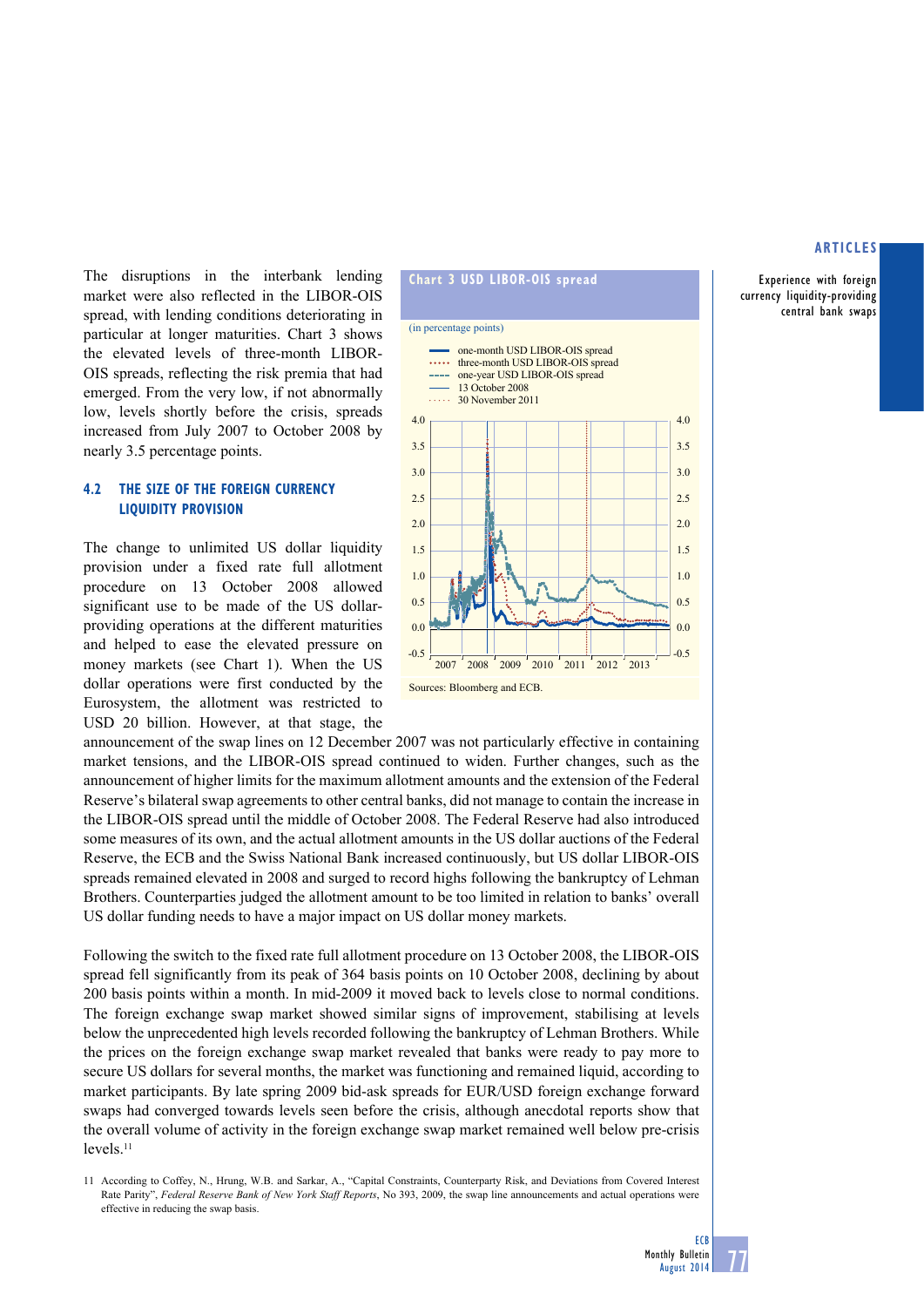#### **4.3 the PRICING OF the FOREIGN CURRENCY LIQUIDITY PROVISION**

The effectiveness of the swap provision was supported by a pricing policy which was (i) conditional on the market environment, and (ii) set at a level which ensured first that the swap was an effective backstop and subsequently that stigma was avoided. Towards the end of 2011 the tensions in the cross-currency basis rose again in the context of the sovereign debt crisis in the euro area. In this environment, the previous pricing of the swaps at OIS+100 basis points no longer seemed appropriate, since at this premium counterparties did not seem to be using the swap even as a backstop owing to the potential stigma attached. Market participants were reported to be concerned about making use of the facility in this environment, thereby sending a negative signal to the markets. Recourse to the swap lines was therefore very limited (see also Chart 1). Notably, after sporadic recourse to the facilities, it was reported that market participants were trying to identify the bidders in order to establish which counterparties were facing potential challenges in terms of US dollar refinancing.

Market participants were generally sensitive to the pricing against market conditions, as the spread between the swap rate set for the operations and the market rate was a significant determinant of participation in the tenders (see Box 1). Counterparties also demonstrated high price sensitivity with regard to swaps providing other foreign currencies. For example, the Swiss franc-providing operations became very attractive and bid amounts rose sharply in the first half of 2009 on account of the attractive pricing of the EUR/CHF swaps. The Eurosystem was de facto absorbing euro at a rate that was favourable by comparison with the one-week EURIBOR and in particular with the rate on the ECB's deposit facility. The bidding behaviour following changes in the pricing of the swap also suggests that some banks used the EUR/CHF swaps to deposit euro rather than to obtain Swiss francs.

## **Box 1**

## **BIDDING BEHAVIOUR IN US DOLLAR-PROVIDING OPERATIONS BY THE EUROSYSTEM**

In order to understand who participated in the US dollar-providing operations of the Eurosystem and thus ultimately benefited directly from the funding, this box analyses the bidding behaviour of counterparties. Estimating a panel model of bidding behaviour, it is found that recourse to the operations was mainly a reaction to adverse money market conditions.

In detail, a (random effects) panel model is estimated for the bidding behaviour since the establishment of the swap lines. Five explanatory factors are used. First, the cost of money market funding is approximated as the spread between the bid rate in the US dollar operations and the USD LIBOR rate. Second, the VIX index controls for global risk aversion. Third, excess liquidity conditions are captured to discriminate between structurally different episodes of monetary policy in the euro area of neutral liquidity and competitive auctions versus excess liquidity and fixed rate full allotment. Fourth, as a measure of the market pricing of the uncertainty of future rates, the model includes the one-month one-year swaption implied volatility. Fifth, a calendar and maintenance period effect controls for important dates in terms of funding, such as end-ofmonth effects. This is when banks typically hoard their cash for balance sheet window-dressing and market funding becomes relatively expensive.

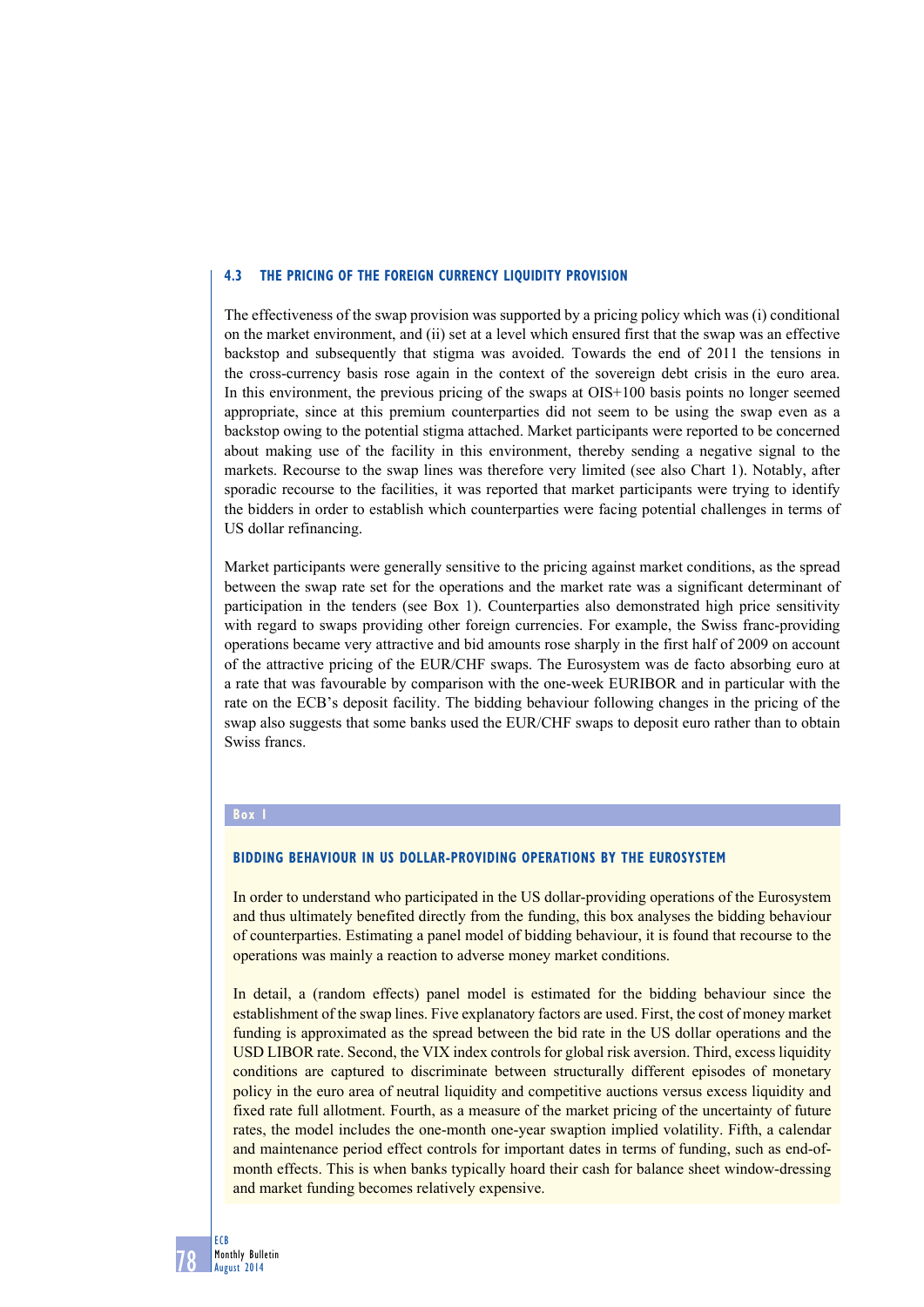Experience with foreign currency liquidity-providing central bank swaps

| Regression results of bidding behaviour in US dollar-providing operations |                                            |                                    |                                |                                                         |                     |                                                  |                            |              |                                          |  |  |
|---------------------------------------------------------------------------|--------------------------------------------|------------------------------------|--------------------------------|---------------------------------------------------------|---------------------|--------------------------------------------------|----------------------------|--------------|------------------------------------------|--|--|
|                                                                           | <b>Bid rate-</b><br><b>LIBOR</b><br>spread | <b>VIX</b><br><i>index</i>         | $li$ quidity                   | <b>Excess</b> Swaption End-of-<br>implied<br>volatility | month               | End-of-<br>maintenance<br>effect   period effect | <b>Constant</b>            | <b>Total</b> | Number of<br>observations counterparties |  |  |
| Coefficient<br>Standard error                                             | $30.24**$                                  | 8.867***<br>$(0.0248)$ $(0.00290)$ | $-0.000828***$<br>$(1.36e-05)$ | $3.912*$<br>(0.0809)                                    | $-141.5$<br>(0.369) | $-104.2$<br>(0.188)                              | $574.5**$<br>$(6.07e-0.5)$ | 4.883        | 260                                      |  |  |

The model estimation suggests that four factors in particular are economically and statistically significant. First, the spread between the bid rate and the USD LIBOR rate is significantly positive. If the individual funding conditions of a counterparty deteriorate by an increase in the spread between the bid rate and the LIBOR of 1 percentage point, this counterparty is estimated to increase its recourse by about USD 30 million. Second, an increase in the VIX index of 1 percentage point increases the bid amount by about USD 9 million. This indicates greater recourse to the ECB's US dollar operations if global risk aversion increases. Third, €1 billion of excess liquidity lowers the bidding in the operations by about USD 0.8 million, since a relatively accommodative domestic monetary policy stance reduces the need to participate in other central bank operations. Fourth, the higher the market price of volatility, the more counterparties appreciate readily available US dollar funding. Accordingly, an increase of 1 in the swaption implied volatility correlates with a higher take-up in the US dollar operations of USD 3.9 million.

Given the importance of pricing as a determinant of recourse to the swap lines, the ECB announced on 30 November 2011 that it was cutting the cost of US dollar-providing operations to OIS+50 basis points. This lowered the cost of using the facility and effectively reduced the stigma attached to the operations, and recourse to the operations rose accordingly. This change marked another significant break in the cross-currency basis swap and the LIBOR-OIS spread, although the immediate effect was not as pronounced as that following the introduction of the fixed rate full allotment procedure (see Chart 2). While the average EUR/USD cross-currency basis swap five days before the policy change was -149 basis points, the average basis swap five days afterwards was -126 basis points, implying a US dollar easing of 23 basis points.

## **4.4 Reducing Actual US dollar funding needs in the short term**

In addition to the commitment to provide unlimited US dollar liquidity and an appropriate pricing policy, the actual provision of US dollar liquidity by the Eurosystem to its counterparties helped to reduce tensions in the cross-currency money market. In general, the provision of foreign currency within the monetary policy framework can be effective via two mechanisms. First, the announcement and commitment to provide foreign currency liquidity can be effective, since the facility can be an effective backstop in the event of market funding tensions. It is a prerequisite that this announcement is credible and sufficient in terms of the amount. Second, the provision of foreign currency can also be effective and alter market rates if the actual amount allotted in the policy operations is sufficient to change the market equilibrium. Section 4.2 described how the two announcements regarding the establishment of the US dollar swap lines and the changes in pricing were effective as announcements. Box 2 shows that the actual recourse to the ECB's US dollar-providing operations also has an effect on market rates. It is found that the provision of USD 1 billion had an immediate impact of about 10 basis points on the three-month EUR/USD cross-currency basis swap. Thus, the operations also had a direct effect on cross-currency money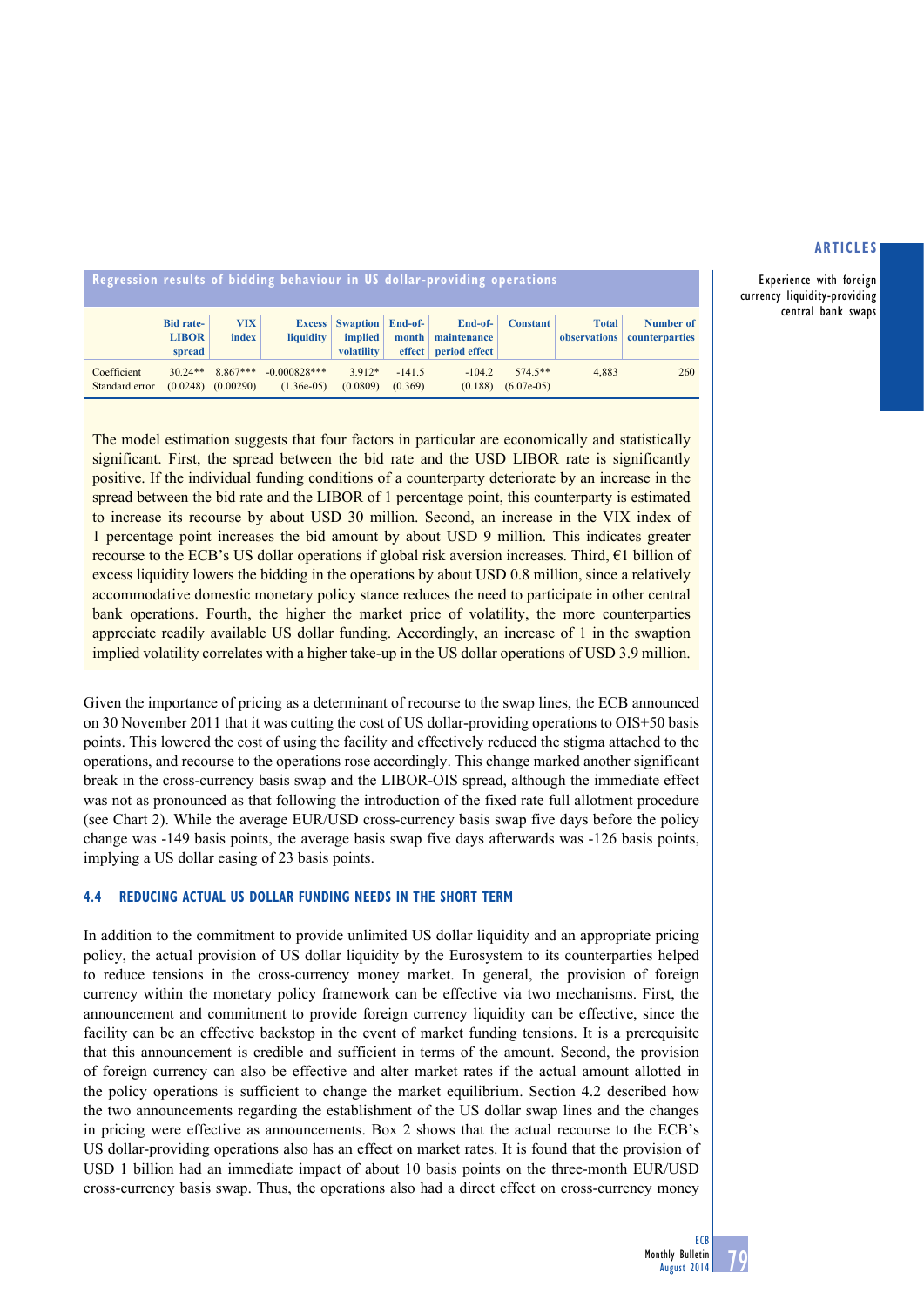market conditions as they alleviated short-term funding pressures. However, at the same time the ESRB also put in place work streams to reduce market pressures by addressing liquidity needs, which coincided with the actual provision of US dollar liquidity (see Section 3).

#### **Box 2**

## **Short and long-term effects of US dollar liquidity provision by the ECB**

This box analyses the short-term and long-term effects of recourse to the ECB's US dollar operations, showing that the US dollar operations were effective in their aim to contain stress in cross-currency money markets. The analysis uses an error correction model of the EUR/USD cross-currency basis swap on the outstanding amount of the US dollar operations controlling for a measure of global risk aversion, the VIX index.<sup>1</sup> Error correction models are particularly suitable for analysing what are known as cointegrated time series and the short and longterm effects of shocks. The EUR/USD cross-currency basis swap, the outstanding amount of the US dollar operations and the VIX feature this cointegration, meaning that the data are in a long-run equilibrium. Short-run deviations from this equilibrium relationship owing to shocks will be corrected over time (error correction). Our model specification captures these two components:

$$
\Delta X_t = \alpha_0 + \alpha_1 \cdot \Delta M_t + \alpha_2 \cdot \Delta V_t - \rho \cdot (X_{t-1} + \beta_1 \cdot M_{t-1} + \beta_2 \cdot V_{t-1})
$$

where Xt defines the time series of the cross-currency basis swap, Mt the outstanding amount of the US dollar operations and Vt the data of VIX. ρ specifies the long-term multiplier. Hence, provision of, for instance, USD 1 billion via the US dollar swap line had an immediate impact

of about 10 basis points on the three-month EUR/USD cross-currency basis swap, and after 46 days (the average maturity of the swap operations) a final impact of 154.8 basis points is obtained. An interpretation of this longer-term effect needs to take into account that the outstanding amount in the tender will drop again after the maturity of each tender. Accordingly, at its maturity every tender has an offsetting effect in the opposite direction to its settlement. It is the short-term effect which plays the pivotal role in relation to the basis swap, while the long-run effect, in this model, is neutral.

The immediate effect of the settlement of the operation is obviously the largest, and the effect declines over time. Since the approach pools all operations with differing maturity



1 The use of a measure of risk aversion can be supported by the findings of Baba, N. and Packer, F., "Interpreting deviations from covered interest parity during the financial market turmoil of 2007-08", *Journal of Banking & Finance*, 33 (11), 2009, pp. 1953-1962.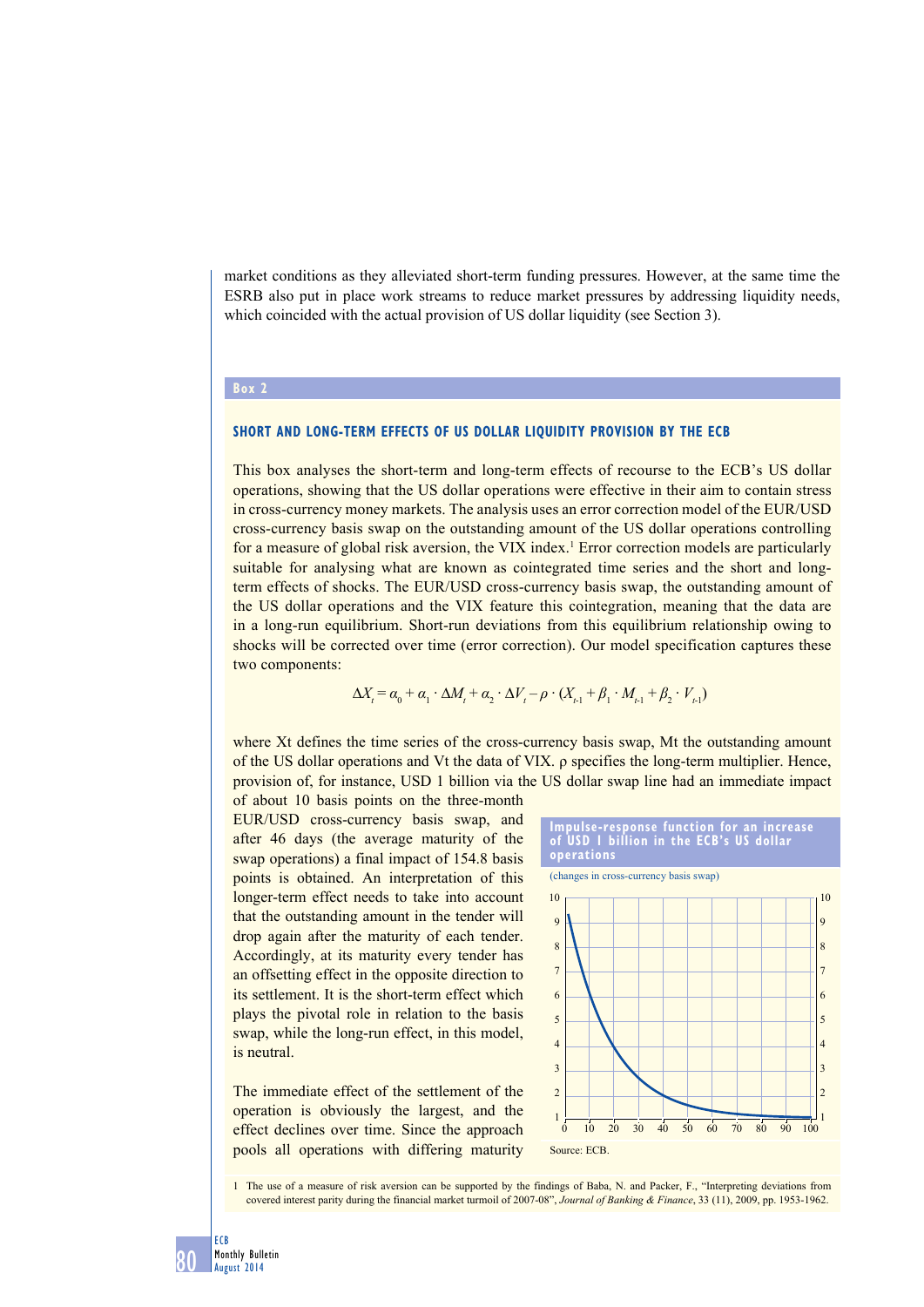Experience with foreign currency liquidity-providing central bank swaps

and the maximum of 84 days, it is not surprising that the final impact is reached after about 80 days. However, the marginal impact at that point is negligible. Summarising the results, it is fair to say that, in addition to the effect that the announcement of US dollar swap lines had, the actual recourse to the US dollar operations helped to reduce short-term stress in cross-currency money markets. This effect is most pronounced at the beginning of the respective tender and diminishes over the maturity.

## **5 lessons learnt and conclusions**

The bilateral swap lines and related foreign currency liquidity facilities were the result of a coordinated effort among central banks to address and prevent stress in the foreign currency short-term funding markets. Through their action, the central banks aimed to maintain the overall stability of the financial system, preventing a disorderly deleveraging and limiting the disruptive effects of funding tensions on real economic activity.

Whereas the overarching goal of the swap lines remained broadly unchanged throughout the crisis, the objectives and the operational parameters of foreign currency liquidity provision have evolved over time depending on the prevailing market situation and the issues at stake during the various stages of the crisis, as described in Section 3. An assessment of the appropriateness of the calibration of operational parameters should therefore not be made in isolation, as the choice of facility design is state and time-dependent and is determined by a range of factors such as the severity of market tensions and the causes of disruption in the market, the objectives of the issuing and home central banks, the amounts of liquidity available (i.e. whether the swap lines are unlimited or restricted) and whether the measures are designed to help address acute funding gaps or rather envisaged as a pre-emptive tool to instil market confidence. The following subsections discuss the lessons learnt regarding the main parameters of the temporary swap lines and how these were considered in the design of the new network of standing swap lines.

#### **5.1 Pricing of foreign currency liquidity provision**

The optimal pricing model needs to strike the right balance between two considerations. On the one hand, the price should be set sufficiently above the cost of funds for most banks under normal market conditions to avoid moral hazard and provide adequate incentives for banks to restructure their balance sheets and to resume recourse to market-based funding when conditions normalise. As the provision of foreign currency liquidity under normal market conditions is not considered to be a core task of a central bank, appropriate pricing helps to ensure that the main responsibility for managing funding and liquidity risks related to foreign currency assets and liabilities remains with credit institutions. On the other hand, the price should not be set so high that it generates undue stigma among market participants in accessing the facilities. Such stigma may reduce or entirely preclude banks' borrowing via such a facility. This, in turn, undermines the effectiveness of the facility in acting as a backstop for lending even during extreme tail events. In a context of tiered market access, high penalty rates above prevailing market rates are more likely to lead to stigma.

The pricing of foreign currency operations and their calibration should be largely dependent on market conditions. At times of elevated market tensions, the pricing could be high without deterring participation. As market conditions improve, the price could be lowered without engendering a